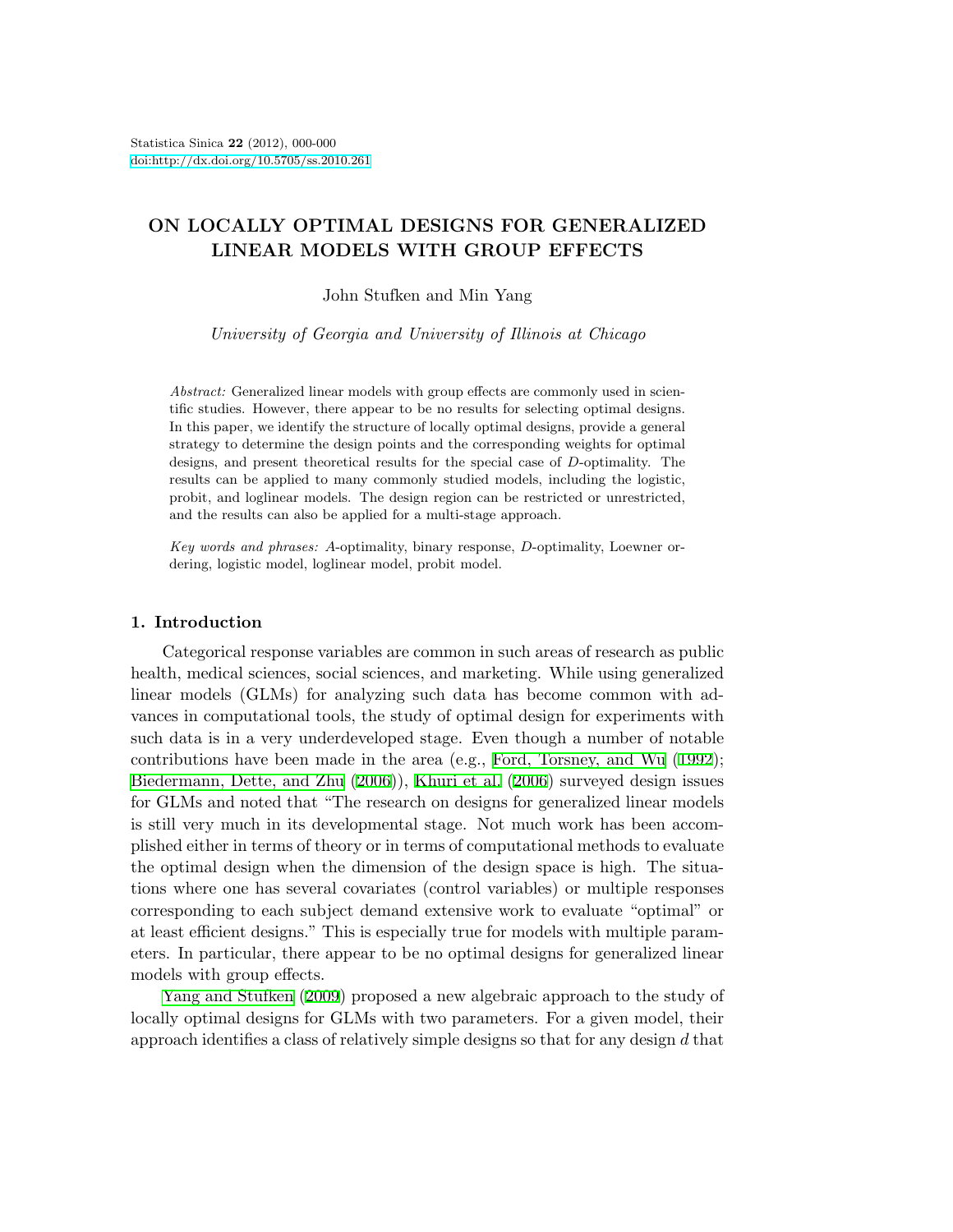does not belong to this class, there is a design in the class that has an information matrix that dominates *d* in the Loewner ordering. The result can be used for restricted or unrestricted design regions and can also be applied for a multi-stage approach. It makes identifying locally optimal designs a straightforward task for many important models and optimality criteria.

In this paper, we extend that approach to models that include group effects. This is an important extension that allows for heterogeneity among subjects (see, for example, [Cook and Thibodeau](#page-20-1) [\(1980\)](#page-20-1), and [Tighiouart and Rogatko](#page-21-3) ([2006\)](#page-21-3)). Focusing on *A*- or *D*-optimality for estimable functions, for various models we provide a strategy to determine design points and corresponding weights for locally optimal designs. The result is significant since it provides a feasible strategy for finding optimal designs under the *A*- or *D*-optimality criterion while allowing arbitrary subsets of estimable parameter functions, restricted or unrestricted design regions, and one-stage or multi-stage approaches. We refer to [Yang and](#page-21-2) [Stufken](#page-21-2) ([2009\)](#page-21-2) for more detail on the importance of this flexibility.

This paper is organized as follows. In Section 2, we introduce the various models. In Section 3, we identify the structure of optimal designs for GLMs with group effects. This is used to derive explicit forms of *D*-optimal designs for special cases in Section 4. A strategy for finding optimal weights for given design points is presented in Section 5, followed in Section 6 by two examples to illustrate the computations required for finding optimal designs. A closing discussion is presented in Section 7, while the proof of a technical result can be found in the Appendix.

# **2. Statistical Models and Information Matrices**

We first present the GLMs that we study in later sections. We distinguish between models for binary data and count data. Subsequently we present information matrices for these models. The focus is on models that include parameters for group effects, such as race, ethnicity, gender, or other categorical variables. These models have been studied extensively for data analysis (see for example, [Agresti](#page-20-2) [\(2002\)](#page-20-2)), but little is known about design selection.

### **2.1. Generalized linear regression models for binary data**

The simplest models are of the form

<span id="page-1-0"></span>
$$
Prob(Y_i = 1) = P(\alpha + \beta x_i). \tag{2.1}
$$

Here,  $Y_i$  and  $x_i$  are the response and covariate for subject  $i, i = 1, \ldots, n$ ,  $\alpha$  and  $\beta$  are the intercept and slope parameters, and  $P(x)$  is a cumulative distribution function, such as  $e^{x}/(1 + e^{x})$  for the logistic model or  $\Phi(x)$ , the cdf for the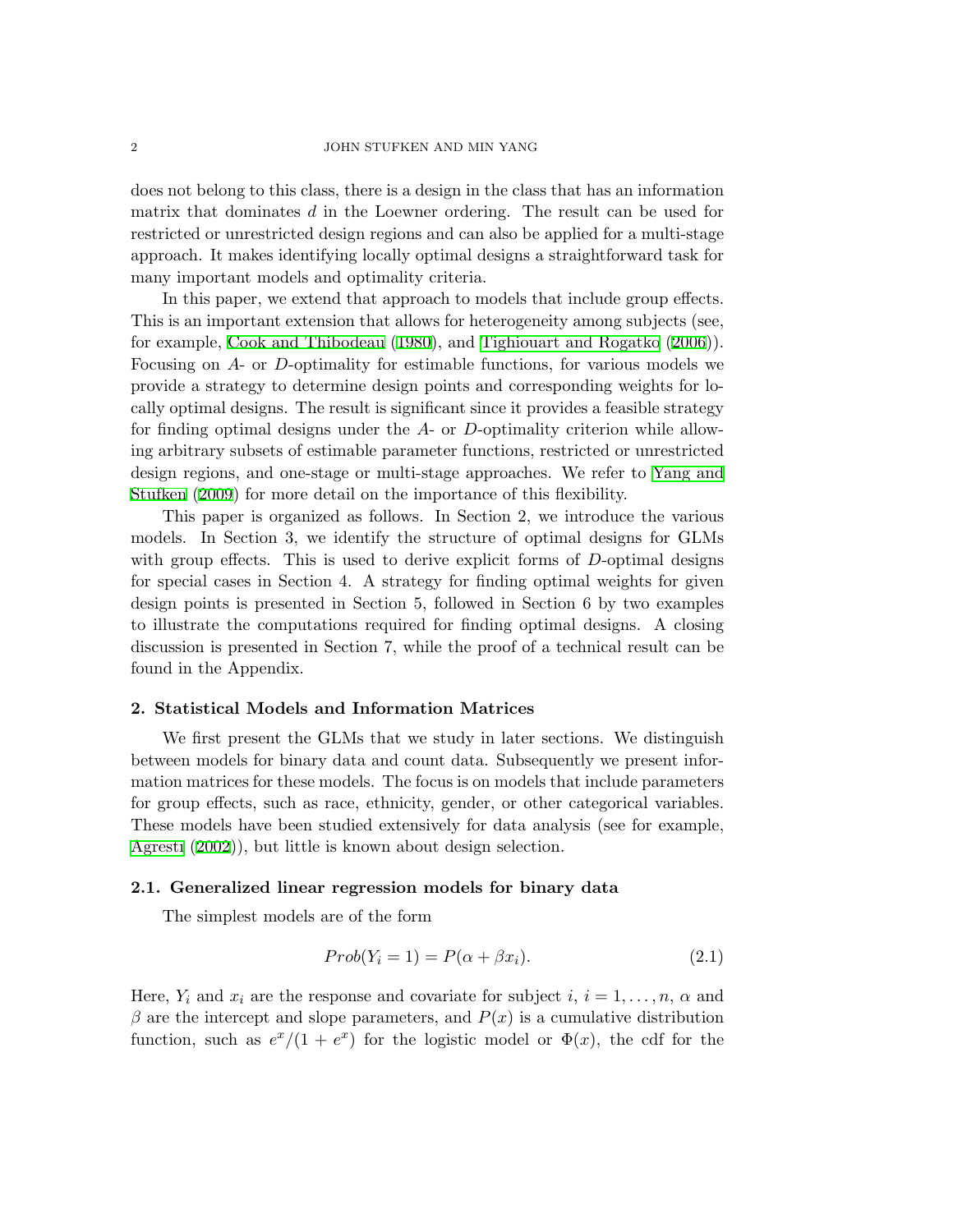standard normal, for the probit model. Model ([2.1](#page-1-0)) has been studied extensively in the optimal design literature and we refer to [Yang and Stufken](#page-21-2) [\(2009](#page-21-2)) for selected references.

These models, however, do not include parameters that allows for subject heterogeneity. In presenting models that do, we assume that there are *L* factors, 1,..., L, with numbers of levels  $s_1, \ldots, s_L$ , that partition the subjects into  $k =$  $s_1 \ldots s_L$  groups. We consider both a model with a common slope for all groups and a model that allows for different slopes for different groups.

The simplest presentation for the model with a common slope for all subject groups is

$$
Prob(Y_{ij} = 1) = P(\alpha_0 + \alpha_i + \beta x_{ij}),
$$

where  $Y_{ij}$  and  $x_{ij}$  are the response and covariate value for the *j*th subject in group  $i, i = 1, \ldots, k, j = 1, \ldots, n_i, \beta$  is the common slope effect, and  $\alpha_i$  is the effect for the *i*th group. For example, with only main-effects,  $\alpha_i$  could be parametrized as  $\alpha_i = \alpha_1(i) + \ldots + \alpha_L(i)$ , where  $\alpha_l(i)$  is an effect due to the level of the *l*th factor in the *i*th group but, more generally  $\alpha_i$  could contain interaction effects of two or more factors.

We write the model as

<span id="page-2-0"></span>
$$
Prob(Y_{ij} = 1) = P((X^{ij})^T \theta), \qquad (2.2)
$$

where  $\theta = (\alpha_0, \alpha^T, \beta)^T$ , a  $(k+2) \times 1$  vector;  $\alpha = (\alpha_1, \dots, \alpha_k)^T$ ;  $X^{ij} = (1, X_i^T, x_{ij})^T$ ; and  $X_i$  is a  $k \times 1$  vector with a 1 in position *i* and zeros elsewhere. Note that simplifying assumptions about the model (such as the absence of some or all interactions) would allow a reparametrization with fewer parameters.

For the model that facilitates different slopes for the *k* different groups, using notation as in ([2.2\)](#page-2-0), we write the model as

<span id="page-2-1"></span>
$$
Prob(Y_{ij} = 1) = P(\alpha_0 + \alpha_i + \beta_i x_{ij}) = P(\alpha_0 + X_i^T \alpha + X_i^T \beta x_{ij})
$$
  
=  $P((X^{ij})^T \theta).$  (2.3)

Here  $\beta = (\beta_1, \ldots, \beta_k)^T$  is a vector instead of a scalar. Now  $\theta = (\alpha_0, \alpha^T, \beta^T)^T$ and  $X^{ij} = (1, X_i^T, x_{ij}X_i^T)^T$  are  $(2k+1) \times 1$  vectors. It will be clear from the context whether  $\theta$ ,  $\beta$ , and  $X^{ij}$  are as in ([2.2\)](#page-2-0) or as in [\(2.3](#page-2-1)).

#### **2.2. Loglinear regression models for count data**

In the medical and social sciences one finds experiments with a response variable based on counts, such as the number of times that a certain event occurs during a given time period or within a territory. Such counts, or the rate of occurrence, is usually modeled by a loglinear regression model [\(Agresti](#page-20-2) [\(2002](#page-20-2), Chap. 9)).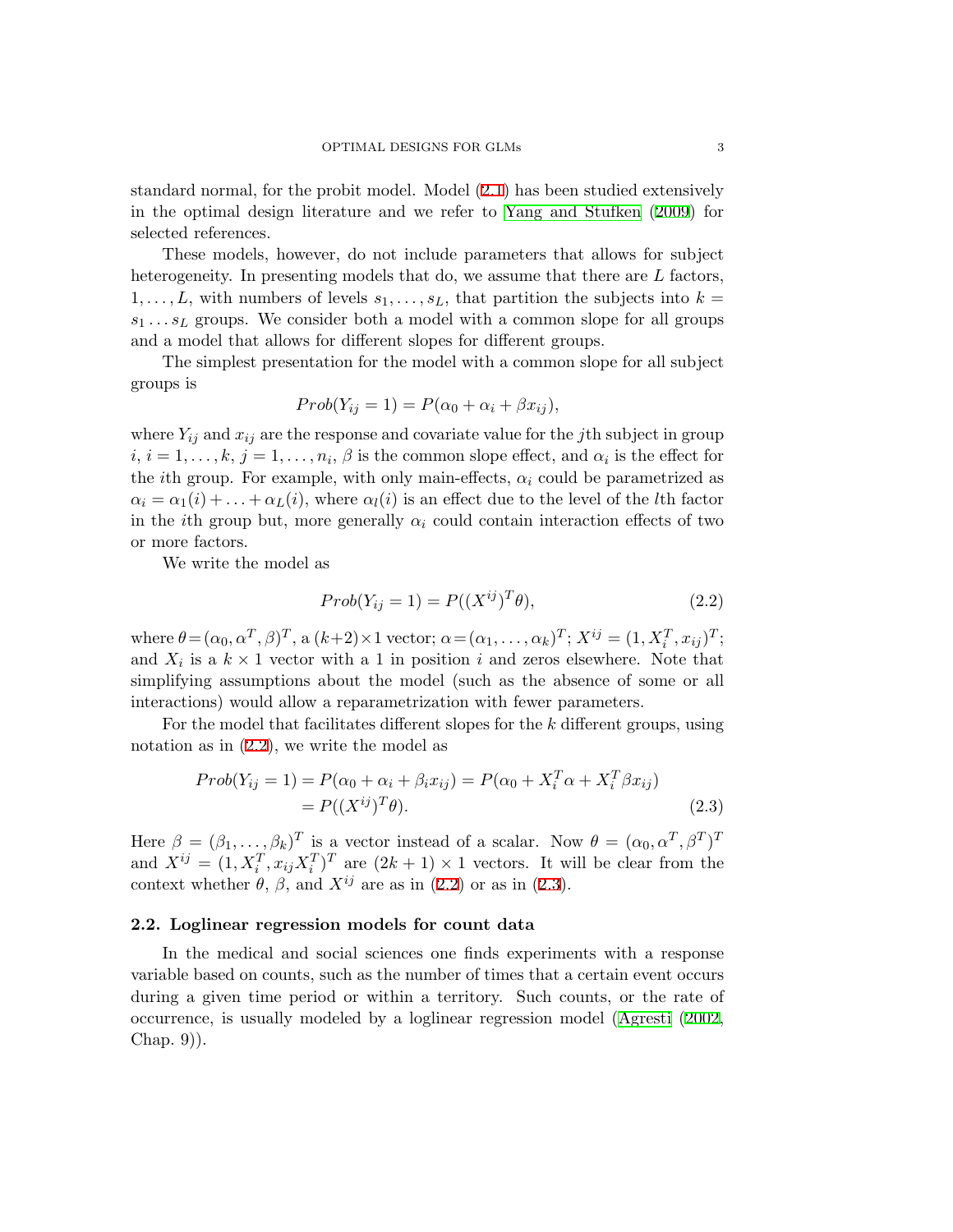In the presence of *L* factors forming *k* groups, as in Subsection 2.1, let  $Y_{ij}$ , the response of subject *j* in group  $i, i = 1, \ldots, k, j = 1, \ldots, n_i$ , have a Poisson distribution with parameter  $\lambda_{ij}$ . Let  $x_{ij}$  be the covariate value (for example the concentrate of a drug) for this subject. Using the notation from Model ([2.2\)](#page-2-0), a common slope model can now be written as

<span id="page-3-0"></span>
$$
\log(\lambda_{ij}) = \alpha_0 + \alpha_i + \beta x_{ij}
$$
  
=  $(X^{ij})^T \theta$ . (2.4)

Using the notation from Model [\(2.3](#page-2-1)), the model with different slopes for different groups can be written as

<span id="page-3-1"></span>
$$
log(\lambda_{ij}) = \alpha_0 + \alpha_i + X_i^T \beta x_{ij}
$$
  
=  $(X^{ij})^T \theta$ . (2.5)

# **2.3. Information matrices**

For the problem considered, an exact design can be presented as  $\{(x_{ij}, n_{ij})\}$  $i = 1, \ldots, k, j = 1, \ldots, m_i$ , where  $x_{ij}$  is the *j*-th distinct covariate value used in group *i*,  $m_i$  is the number of distinct predictor values used in group *i*, and  $n_{ij}$  is the number of subjects assigned to covariate value  $x_{ij}$ . With *n* denoting the total number of subjects, we have that  $\sum_i \sum_j n_{ij} = n$ . Since finding an optimal exact design is a difficult and often intractable optimization problem, the corresponding approximate design, in which  $n_{ij}/n$  is replaced by  $\omega_{ij}$ , is considered. Thus a design can be denoted by  $\xi = \{(x_{ij}, \omega_{ij}), i = 1, \ldots, k, j = 1, \ldots, m_i\}$ , where  $\omega_{ij} > 0$  and  $\sum_i \sum_j \omega_{ij} = 1$ . For known parameters, in each group *i*, there is a one to one mapping between  $x_{ij}$  and  $c_{ij}$ , where  $c_{ij} = (X^{ij})^T \theta$ . It turns out to be convenient to denote design  $\xi$  as  $\xi = \{(c_{ij}, \omega_{ij}), i = 1, \ldots, k, j = 1, \ldots, m_i\}.$ 

By standard methods, the information matrix for  $\theta$  under Models  $(2.2)$  $(2.2)$ ,  $(2.3)$  $(2.3)$ ,  $(2.4)$  $(2.4)$ , and  $(2.5)$  $(2.5)$  $(2.5)$ , can be written as

<span id="page-3-2"></span>
$$
I_{\xi}(\theta) = n \sum_{i=1}^{k} \sum_{j=1}^{m_i} \omega_{ij} X^{ij} \Psi(c_{ij}) (X^{ij})^T
$$
 (2.6)

$$
= nX V \Omega V X^T, \tag{2.7}
$$

where  $\Psi(x) = [P'(x)]^2/[P(x)(1 - P(x))]$  (Models [2.2](#page-2-0) and [2.3](#page-2-1)) or  $\Psi(x) = \exp(x)$ (Models [2.4](#page-3-0) and [2.5\)](#page-3-1),  $X = (X^{11}, X^{12}, \ldots, X^{k,m_k})$ , *V* is a diagonal matrix with diagonal elements  $(\sqrt{\Psi(c_{11})}, \sqrt{\Psi(c_{12})}, \ldots, \sqrt{\Psi(c_{k,m_k})}),$  and  $\Omega$  is a diagonal matrix with diagonal elements  $(\omega_{11}, \omega_{12}, \ldots, \omega_{k,m_k})$ . While for simplification we use the same notation for all models, note that the definitions of  $X^{ij}$  and  $\theta$  are different under different models.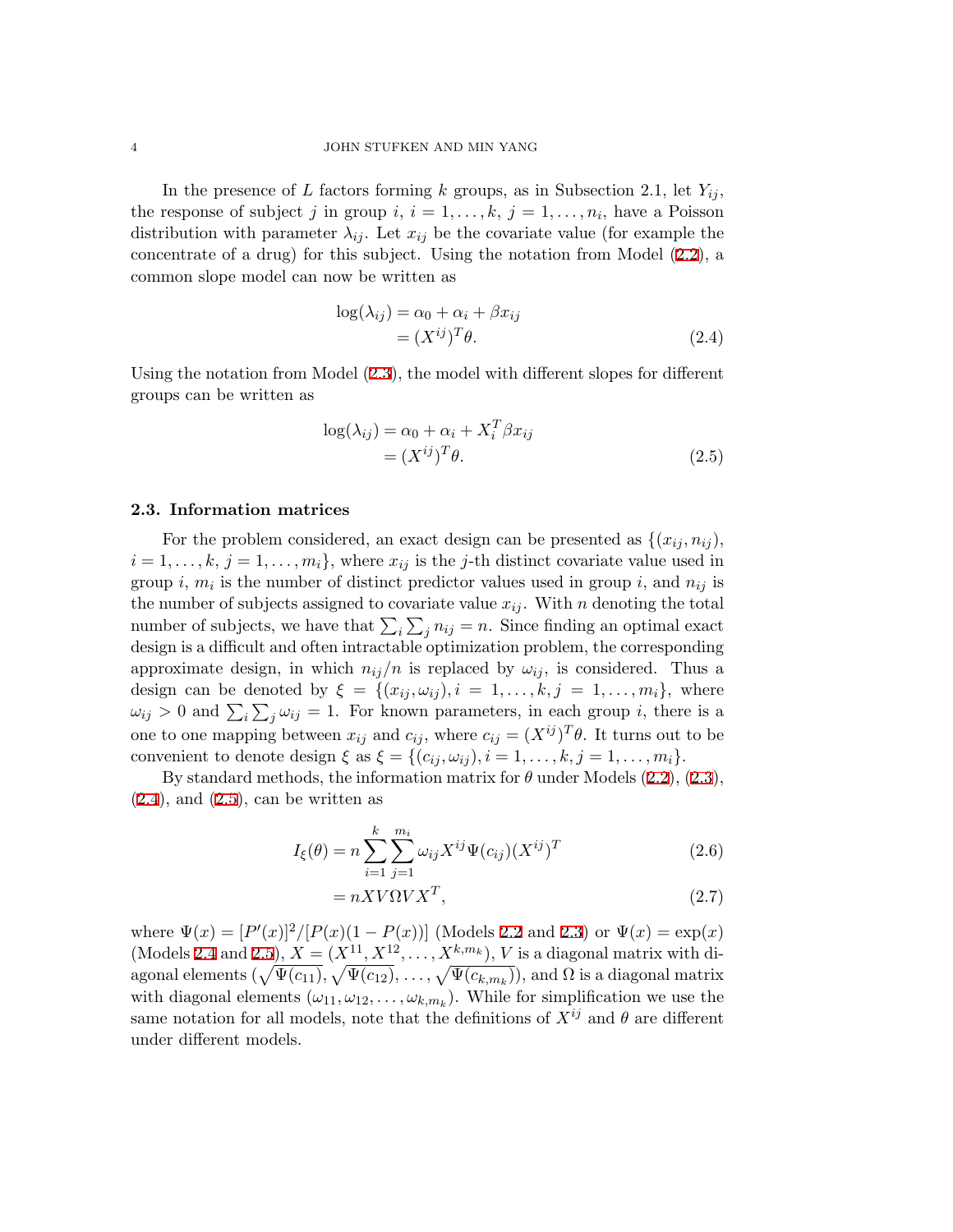<span id="page-4-0"></span>We write

<span id="page-4-2"></span>
$$
X^{ij} = A_i(\alpha, \beta)C^{ij}.
$$
\n(2.8)

Here,  $C^{ij} = (1, X_i^T, c_{ij})^T$  (Models ([2.2\)](#page-2-0) and [\(2.4](#page-3-0))) or  $C^{ij} = (1, X_i^T, c_{ij}X_i^T)^T$ (Models [\(2.3](#page-2-1)) and [\(2.5](#page-3-1))); and  $A_i(\alpha, \beta)$  is of the form  $\begin{pmatrix} I_{k+1} & 0 \\ 1 & \frac{1}{2} & 1 \end{pmatrix}$ *A*<sub>*i*(1)</sub>( $\alpha$ *, β*) *A*<sub>(2)</sub>( $\beta$ ) ) , where 0 is the zero matrix of appropriate dimensions. Matrices  $A_{i(1)}(\alpha, \beta)$  and  $A_{(2)}(\beta)$  depend on the model. Under Models ([2.2\)](#page-2-0) and ([2.4](#page-3-0)) (where  $\beta$  is a scalar),  $A_{i(1)}(\alpha, \beta) = (-\alpha_0/\beta, -\alpha^T/\beta)$  and  $A_{(2)}(\beta) = 1/\beta$ . Under Models ([2.3\)](#page-2-1) and [\(2.5](#page-3-1)) (where  $\beta$  is a vector)  $A_{i(1)}(\alpha, \beta)$  is a  $k \times (k+1)$  matrix with all elements zero except the *i*th row; the *i*th row is  $(-\alpha_0/\beta_i, -\alpha^T/\beta_i)$ .  $A_{(2)}(\beta)$  is the  $k \times k$  diagonal matrix with elements  $(1/\beta_1, \cdots, 1/\beta_k)$ .

Using [\(2.8](#page-4-0)), the information matrix  $I_{\xi}(\theta)$  in [\(2.6](#page-3-2)) can be rewritten as

$$
I_{\xi}(\theta) = n \sum_{i=1}^{k} \sum_{j=1}^{m_i} \omega_{ij} A_i(\alpha, \beta) C^{ij} \Psi(c_{ij}) (C^{ij})^T A_i^T(\alpha, \beta).
$$
 (2.9)

Suppose we are interested in  $\eta = B\theta$ . Since the models provide information for  $X^T \theta$  only, the rows of *B* must belong to the row space of  $X^T$ , i.e.,  $B = DX^T$ for some matrix *D*. With  $F(\eta)$  as a vector valued function of  $\eta$ , the covariance matrix of  $F(\hat{\eta})$ , where  $\hat{\eta}$  is the MLE of  $\eta$ , can be expressed as

<span id="page-4-1"></span>
$$
\Sigma_{\xi}(F(\hat{\eta})) = \frac{\partial F(\eta)}{\partial \eta^T} B I_{\xi}^-(\theta) B^T (\frac{\partial F(\eta)}{\partial \eta^T})^T, \qquad (2.10)
$$

From [\(2.7\)](#page-3-2), it follows that  $X^T I_{\xi}^{\text{-}}(\theta)X$  is invariant to the choice of the g-inverse  $I_{\xi}^{-}(\theta)$ , which implies that the same is true for [\(2.10\)](#page-4-1).

# **3. Structure of Optimal Designs**

An optimal design for  $F(\eta)$  maximizes the corresponding information matrix in some way, or equivalently minimizes the covariance matrix in ([2.10](#page-4-1)) under a selected optimality criterion. Notice that for any two designs  $\xi_1$  and  $\xi_2$ , if  $I_{\xi_1}(\theta) \leq I_{\xi_2}(\theta)$  (here and elsewhere, matrix inequalities are under the Loewner ordering), then there exist g-inverses  $I_{\xi_1}(\theta)$  and  $I_{\xi_2}(\theta)$  such that  $I_{\xi_1}(\theta) \ge I_{\xi_2}(\theta)$  (see Theorem 5(i) of [Wu](#page-21-4) [\(1980](#page-21-4))). By [\(2.10](#page-4-1)), this implies that  $\Sigma_{\xi_2}(F(\hat{\eta})) \leq \Sigma_{\xi_1}(F(\hat{\eta}))$ . Thus design  $\xi_2$  is at least as good as design  $\xi_1$  for  $F(\eta)$  under commonly used optimality criteria. Hence we can focus our attention on the matrices  $I_{\xi}(\theta)$ .

In this section, we show that for any given design  $\xi = \{(c_{ij}, \omega_{ij}), i = 1, \ldots, k, \}$  $j = 1, \ldots, m_i$ , there exists a design  $\xi^*$  with a simple form such that  $I_{\xi}(\theta) \leq$ *I*<sub>*ξ*<sup>\*</sup></sub>( $\theta$ ). To identify optimal designs for *F*( $\eta$ ) under the common optimality criteria based on information matrices, we can then restrict attention to designs with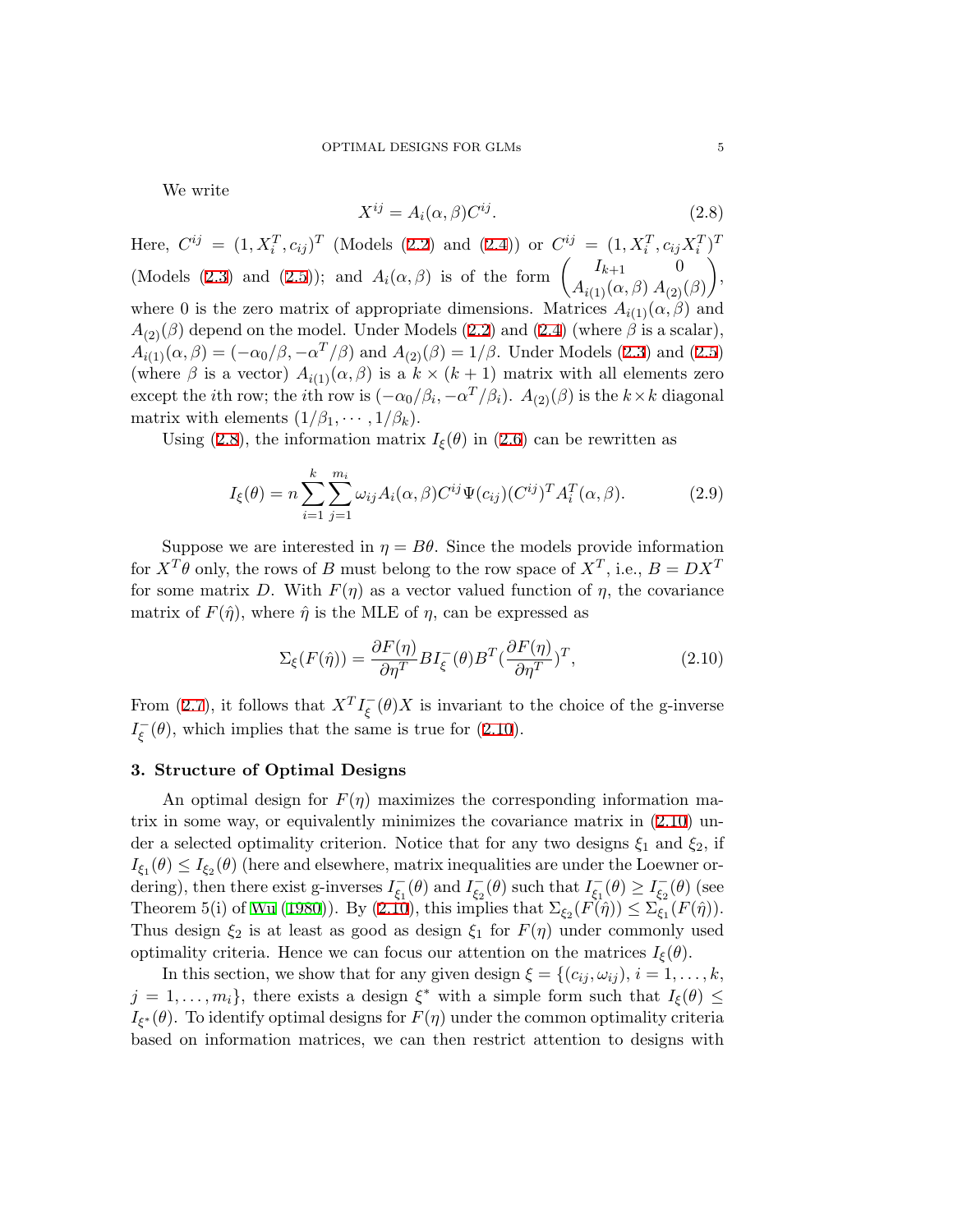the simple form presented in this section. These optimality criteria include not just  $A_1$ ,  $D_2$ ,  $E_2$ ,  $L_1$ , and  $\Phi_p$ -optimality etc., but also standardized versions of optimality criteria proposed by [Dette](#page-20-3) [\(1997](#page-20-3)).

Our results extend those of [Yang and Stufken](#page-21-2) [\(2009\)](#page-21-2), who considered models without group effects. Since we need their results here, we summarize them in two lemmas. Let  $c_j = \alpha + \beta x_j$  and  $c_j \in [D_1, D_2]$ , a bounded or unbounded design region. From [Yang and Stufken](#page-21-2) ([2009\)](#page-21-2), the information matrix for (*α, β*) in Model [\(2.1](#page-1-0)) under design  $\xi = \{(c_j, w_j), j = 1, \ldots, m\}, I_{\xi}(\alpha, \beta)$ , can be written as

$$
I_{\xi}(\alpha, \beta) = A^T C_{\xi}(\alpha, \beta) A,
$$

for a non-singular matrix *A* that does not depend on *ξ*, where

$$
C_{\xi}(\alpha,\beta)=\sum_{j=1}^m\omega_j\left(\begin{array}{cc}\Psi(c_j)&c_j\Psi(c_j)\\c_j\Psi(c_j)&c_j^2\Psi(c_j)\end{array}\right)
$$

and  $\Psi(x) = [P'(x)]^2/[P(x)[1 - P(x)]]$ . Therefore, studying dominance in the Loewner ordering of one design over another can be done by studying  $C_{\xi}(\alpha, \beta)$ rather than  $I_{\xi}(\alpha, \beta)$ .

**Lemma 1.** *For the logistic and probit models, as in Model* [\(2.1](#page-1-0))*, for any design*  $\xi = \{(c_j, \omega_j), j = 1, \ldots, m\}, m \ge 2$ , there exists a design  $\xi^*$  such that

<span id="page-5-0"></span>
$$
C_{\xi}(\alpha, \beta) \le C_{\xi^*}(\alpha, \beta),\tag{3.1}
$$

*where*  $\xi^*$  *has two support points. The two support points are* (i) *c* and  $-c$  *if*  $D_1 = -D_2$ ; (ii)  $D_1$  *and*  $c$  *if*  $D_1 > 0$ ; (*iii*)  $D_2$  *and*  $c$  *if*  $D_2 < 0$ ; (*iv*)  $D_1$  *and*  $c \in (D_1, D_2]$  or c and  $-c$  if  $D_1 < 0$  and  $|D_1| < D_2$ ; or (v)  $D_2$  and  $c \in [D_1, -D_2)$ *or c* and  $-c$  *if*  $D_2 > 0$  and  $|D_1| > D_2$ .

[Yang and Stufken](#page-21-2) ([2009\)](#page-21-2) establish a similar result for the loglinear model  $log(\lambda_i) = \alpha + \beta x_i$ , using the same set up and notation as in Lemma 1, but now with  $\Psi(x) = \exp(x)$ .

**Lemma 2.** With the loglinear model  $\log(\lambda_j) = \alpha + \beta x_j = c_j \in [D_1, D_2]$ , with  $D_2 < \infty$ , for any design  $\xi$ , there exists a design  $\xi^*$  such that

$$
C_{\xi}(\alpha, \beta) \le C_{\xi^*}(\alpha, \beta),\tag{3.2}
$$

*where*  $\xi^*$  *has two support points and one of these is*  $D_2$ *.* 

The next theorems show how these results can be applied to Models ([2.2](#page-2-0)),  $(2.3)$  $(2.3)$ ,  $(2.4)$  $(2.4)$  $(2.4)$ , and  $(2.5)$  $(2.5)$ . Due to possible constraints on the covariate value  $x_{ij}$ , we assume that  $c_{ij} \in [D_{i1}, D_{i2}]$  for each  $i = 1, \ldots, k$ . For the loglinear model (Theorem 2), the  $D_{i2}$ 's are assumed to be finite.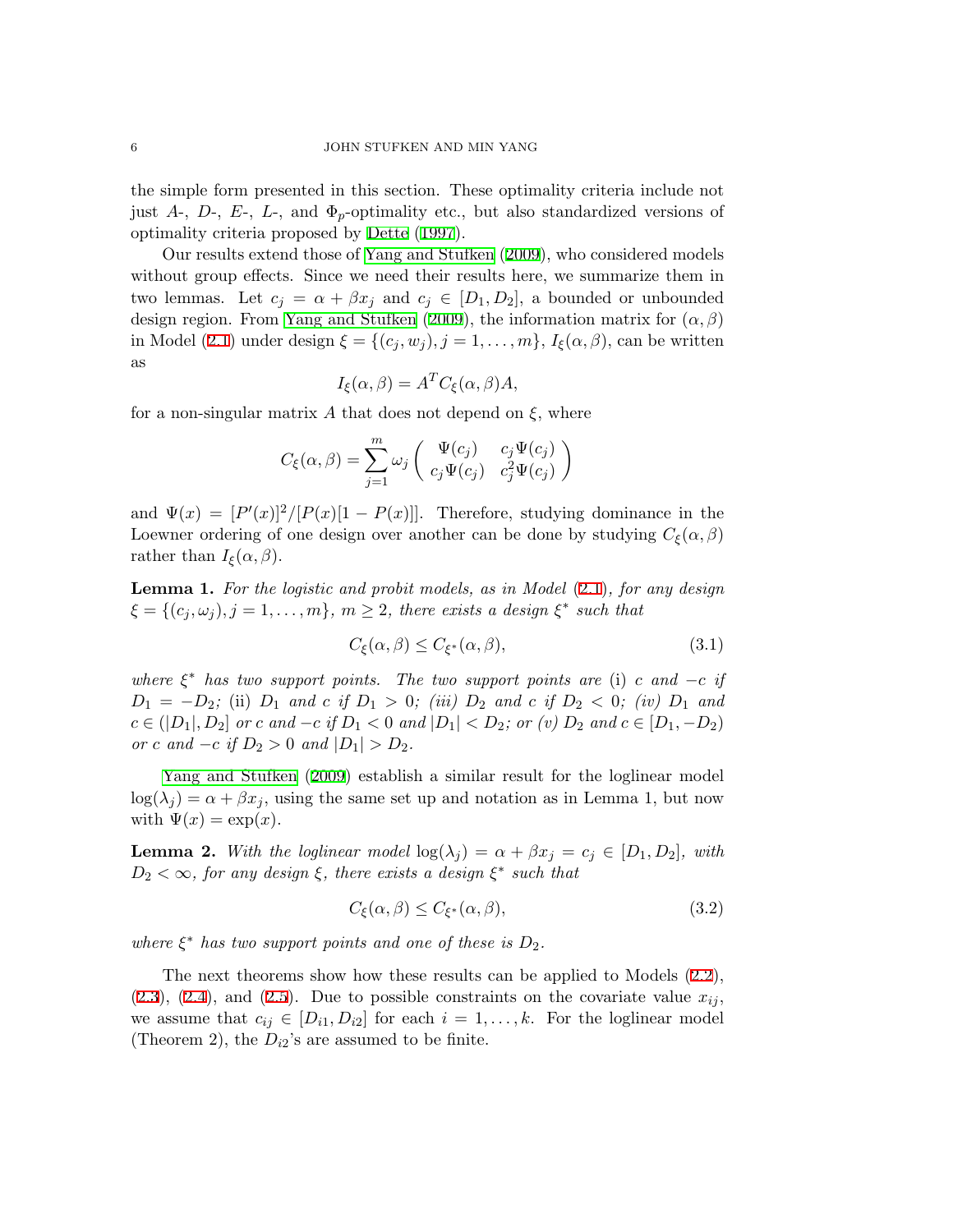**Theorem 1.** *In Models* [\(2.2](#page-2-0)) *and* [\(2.3\)](#page-2-1)*, for any design*  $\xi = \{(c_{ij}, \omega_{ij}), i =$  $1, \ldots, k, j = 1, \ldots, m_i$ , there exists a design  $\xi^*$  with at most two support points *in each of the k groups such that*  $I_{\xi}(\theta) \leq I_{\xi^*}(\theta)$ *. For each group where*  $\xi$  *has at least two support points, the two support points of*  $\xi^*$  *may be* (i)  $c_i$  *and*  $-c_i$ if  $D_{i1} = -D_{i2}$ ; (ii)  $D_{i1}$  and  $c_i$  if  $D_{i1} > 0$ ; (iii)  $D_{i2}$  and  $c_i$  if  $D_{i2} < 0$ ; (iv)  $D_{i1}$ and  $c_i \in (D_{i1}, D_{i2}]$  or  $c_i$  and  $-c_i$  if  $D_{i1} < 0$  and  $|D_{i1}| < D_{i2}$ ; or (v)  $D_{i2}$  and  $c_i \in [D_{i1}, -D_{i2})$  or  $c_i$  and  $-c_i$  if  $D_{i2} > 0$  and  $|D_{i1}| > D_{i2}$ . For groups where  $\xi$ *has less then two support points, ξ ∗ can be taken to coincide with ξ.*

**Proof.** Recall that  $C^{ij} = (1, X_i^T, c_{ij})^T$  (Model [\(2.2](#page-2-0))) or  $(1, X_i^T, c_{ij}X_i^T)^T$  (Model [\(2.3](#page-2-1))). Thus  $C^{ij}$  can be written as  $C^{ij} = B_i \begin{pmatrix} 1 \\ c_{ij} \end{pmatrix}$ , where  $1 \quad X_i^T$ 

$$
B_i^T = \left(\begin{array}{cc} 1 & X_i^T & 0\\ 0 & 0_{1 \times k} & 1 \end{array}\right)
$$

for Model [\(2.2](#page-2-0)), and

$$
B_i^T = \left(\begin{array}{cc} 1 & X_i^T & 0_{1 \times k} \\ 0 & 0_{1 \times k} & X_i^T \end{array}\right)
$$

for Model [\(2.3](#page-2-1)). Using [\(2.9](#page-4-2)),  $I_{\xi}(\theta)$  can now be written as

$$
I_{\xi}(\theta) = n \sum_{i=1}^{k} A_i(\alpha, \beta) B_i \underbrace{\sum_{j=1}^{m_i} \omega_{ij} \left( \frac{\Psi(c_{ij})}{c_{ij} \Psi(c_{ij})} \frac{c_{ij} \Psi(c_{ij})}{c_{ij}^2 \Psi(c_{ij})} \right)}_{=C_{\xi}^i, \text{ say}} B_i^T A_i^T(\alpha, \beta).
$$
 (3.3)

By [\(3.1](#page-5-0)), there exists a design *ξ ∗* of the form mentioned in the statement of the theorem, such that for each *i* where  $\xi$  has at least two support points,  $C^i_{\xi} \leq C^i_{\xi^*}$ . If  $\xi$  has less than two support points for some *i*, then we take  $\xi^*$  exactly the same as  $\xi$  for that group. This implies that, for each  $i$ ,

$$
A_i(\alpha, \beta) B_i C_{\xi}^i B_i^T A_i^T(\alpha, \beta) \le A_i(\alpha, \beta) B_i C_{\xi^*}^i B_i^T A_i^T(\alpha, \beta), \tag{3.4}
$$

allowing the conclusion that  $I_{\xi}(\theta) \leq I_{\xi^*}(\theta)$ .

Applying Lemma 2 and the same argument as in the proof of Theorem 1, we have similar results for Models [\(2.4](#page-3-0)) and ([2.5\)](#page-3-1).

**Theorem 2.** In Models [\(2.4](#page-3-0)) and [\(2.5\)](#page-3-1), for any design  $\xi = \{(c_{ii}, \omega_{ii}), i =$  $1, \ldots, k, j = 1, \ldots, m_i$ , there exists a design  $\xi^*$  with at most two support points *in each of the k groups such that*  $I_{\xi}(\theta) \leq I_{\xi^*}(\theta)$ *. For each group where*  $\xi$  *has at least two support points, one of the two support points of*  $\xi^*$  *may be taken as*  $D_{i2}$ ; *for groups where ξ has less then two support points, ξ ∗ can be taken to coincide with ξ.*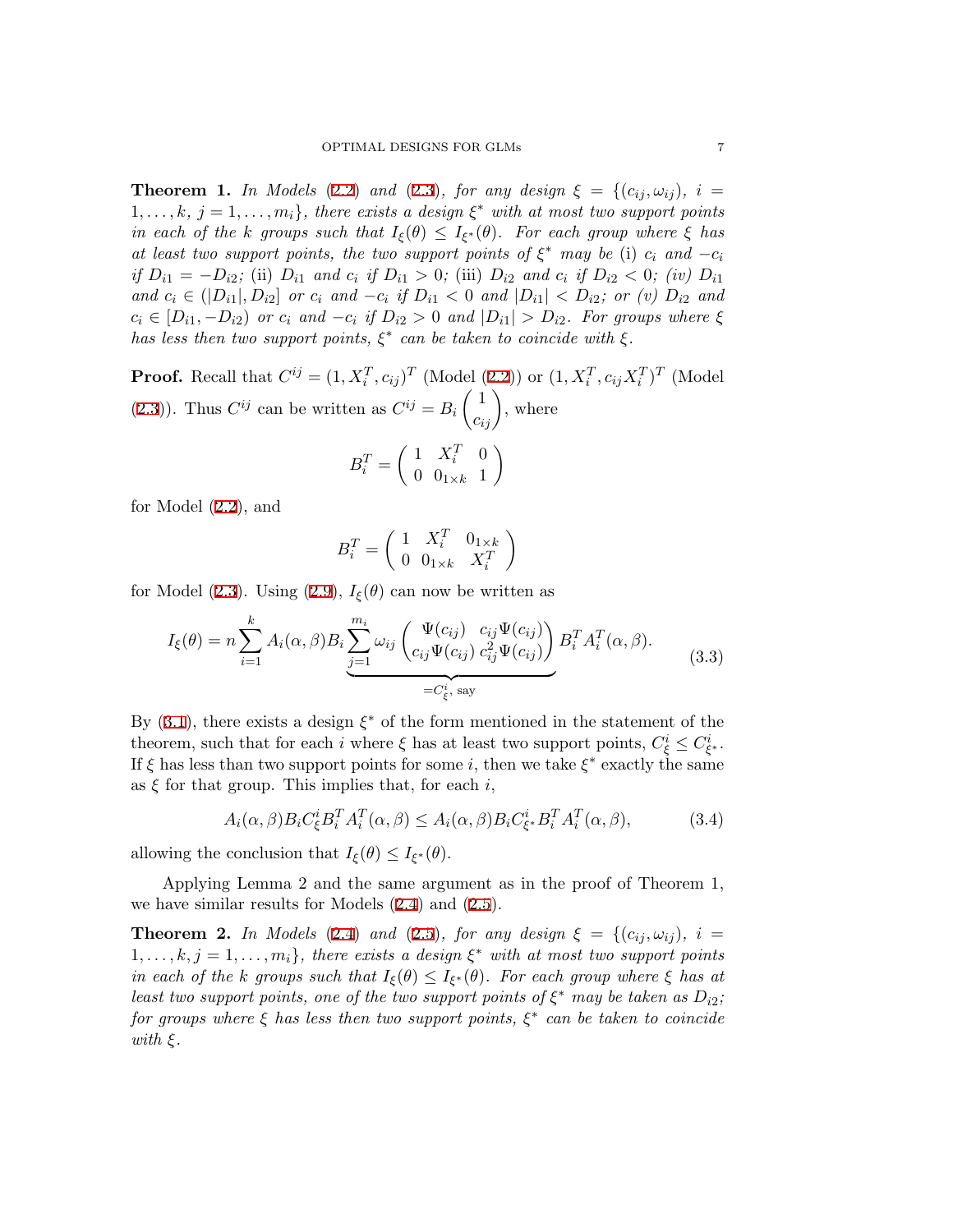Note that, unlike [Cook and Thibodeau](#page-20-1) [\(1980](#page-20-1)) whose study was in the context of linear models, we allow the weight for each group to be decided by optimality considerations. It should however be pointed out that if we would fix the group weights based on practical considerations, so that these are not subject to control by design, then the conclusion of Theorem 2 still holds.

# **4.** *D***-Optimal Designs**

While the characterizations in Theorems 1 and 2 generally require some computation for finding optimal designs, they can be used for deriving explicit expressions for *D*-optimal designs for certain families. In this section we first do this for Model ([2.2\)](#page-2-0) with a single factor at *s* levels and the design region (*−∞, ∞*). The results also apply with *L* factors provided that the model is the full factorial model; in that case the problem can be reparametrized as a single factor problem with  $s = s_1 \cdots s_L$  levels. We consider two cases, one in which the parameters of interest correspond to the group effects and the slope parameter,  $\alpha_0 + \alpha_1, \ldots, \alpha_0 + \alpha_s, \beta$ , and the other in which the interest is in  $s - 1$  linearly independent contrasts of the group effects as well as the slope parameter.

Due to invariance of the *D*-optimality criterion under reparametrization (see, for example, [Pukelsheim](#page-21-5) [\(2006](#page-21-5))), we may take the parameter vectors for the two cases as  $\eta_1 = ((\alpha_0 + \alpha_1)/\beta, \ldots, (\alpha_0 + \alpha_s)/\beta, \beta)^T$  and  $\eta_2 = ((\alpha_1 - \alpha_s)/\beta, \ldots,$  $(\alpha_{s-1} - \alpha_s)/\beta, \beta)^T$ , respectively. While a similar approach as used here can be used to derive explicit expressions for *A*-optimal designs for  $\eta_1$  and  $\eta_2$ , we focus on deriving *D*-optimal designs since *A*-optimality is not invariant under reparametrizations (cf. [Dette](#page-20-3) ([1997\)](#page-20-3)). With  $\xi$  as the design, let  $I_{\xi}(\eta_1)$  and  $I_{\xi}(\eta_2)$ denote the information matrices for the two cases.

**Theorem 3.** Let design  $\xi^* = \{ (c_{i1} = c^*, \omega_{i1} = 1/2s), (c_{i2} = -c^*, \omega_{i2} = 1/2s),$  $i = 1, \ldots, s\}$  *for some*  $c^*$ *. For Model*  $(2.2)$  $(2.2)$  *with one factor at s levels and no constraint on the design space,*

- (i)  $\xi^*$  *is D*-optimal for  $\eta_1$  *if*  $c^*$  *maximizes*  $c^2\Psi^{s+1}(c)$ *; and*
- (ii)  $\xi^*$  *is D*-optimal for  $\eta_2$  *if*  $c^*$  *maximizes*  $c^2 \Psi^s(c)$ *.*

**Proof.** Based on Theorem 1, we can restrict attention to designs  $\xi = (c_i, \omega_{ij})$ with (at most) two design points in each group. Let  $\omega_{i+} = \omega_{i1} + \omega_{i2}$  and  $\omega_{i-} =$  $\omega_{i1} - \omega_{i2}$ . The information matrix  $I_{\xi}(\eta_1)$  can be written as

$$
\begin{pmatrix}\n\beta^{2}\omega_{1+}\Psi(c_{1}) & 0 & \dots & 0 & \omega_{1-c_{1}}\Psi(c_{1}) \\
0 & \beta^{2}\omega_{2+}\Psi(c_{2}) & \dots & 0 & \omega_{2-c_{2}}\Psi(c_{2}) \\
\vdots & \vdots & \ddots & \vdots \\
0 & 0 & \dots & \beta^{2}\omega_{s+}\Psi(c_{s}) & \omega_{s-c_{s}}\Psi(c_{s}) \\
\omega_{1-c_{1}}\Psi(c_{1}) & \omega_{2-c_{2}}\Psi(c_{2}) & \dots & \omega_{s-c_{s}}\Psi(c_{s}) & \frac{1}{\beta^{2}}\sum_{i=1}^{s}\omega_{i+c_{i}^{2}}\Psi(c_{i})\n\end{pmatrix}.
$$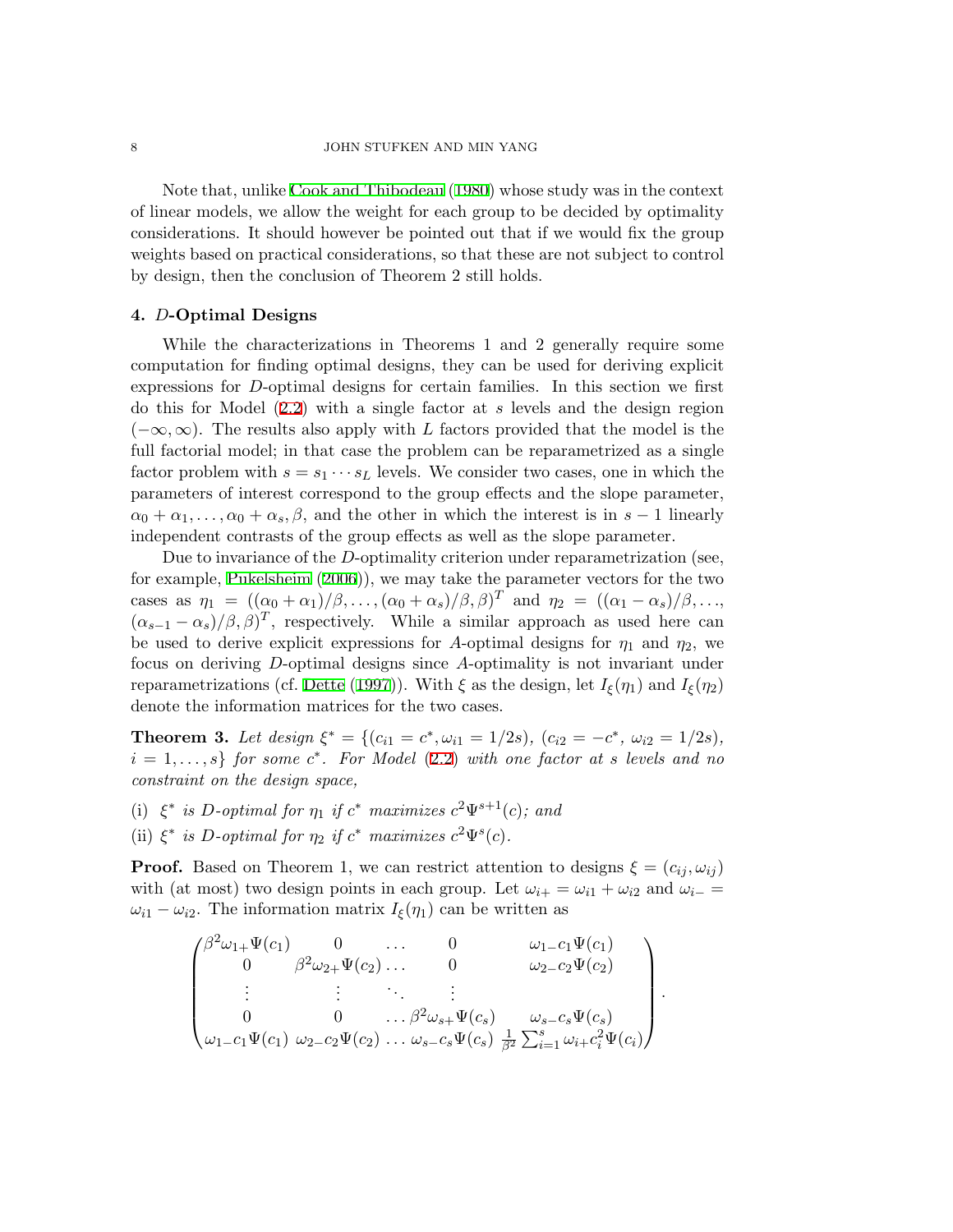Let  $A_{\xi}(\eta_1) = (1/s!) \sum_{Q} Q^{T} I_{\xi}(\eta_1) Q$ , where the sum is over all permutation matrices corresponding to permutations of  $(1, \ldots, s)$ . By Proposition A.2 in the Appendix, we have

<span id="page-8-0"></span>
$$
Det(I_{\xi}(\eta_1)) \le Det(A_{\xi}(\eta_1)). \tag{4.1}
$$

Since

$$
A_{\xi}(\eta_1) = \begin{pmatrix} aI_{s \times s} & bJ_{s \times 1} \\ bJ_{1 \times s} & \frac{1}{\beta^2} \sum_{i=1}^s \omega_{i+} c_i^2 \Psi(c_i) \end{pmatrix},
$$

where

$$
a = \frac{\beta^2}{s} \sum_{i=1}^{s} \omega_{i+} \Psi(c_i) \text{ and } b = \frac{1}{s} \sum_{i=1}^{s} \omega_{i-} c_i \Psi(c_i), \tag{4.2}
$$

it can be shown that

<span id="page-8-1"></span>
$$
Det(A_{\xi}(\eta_1)) \leq \left(\sum_{i=1}^{s} \omega_{i+} \Psi(c_i)\right)^s \left(\sum_{i=1}^{s} \omega_{i+} c_i^2 \Psi(c_i)\right) \frac{\beta^{2s-2}}{s^s} \leq (\Psi(c))^s \left(c^2 \Psi(c)\right) \frac{\beta^{2s-2}}{s^s},
$$
\n(4.3)

for an appropriately chosen point *c*. The last inequality follows from Proposition A.2 of [Yang and Stufken](#page-21-2) ([2009\)](#page-21-2), which asserts the existence of a point *c*, such that

$$
\sum_{i=1}^{s} \omega_{i+} \Psi(c_i) = \Psi(c) \text{ and } \sum_{i=1}^{s} \omega_{i+} c_i^2 \Psi(c_i) \le c^2 \Psi(c).
$$

Consider a design  $\tilde{\xi} = \{ (c_{i1} = c, \omega_{i1} = 1/2s), (c_{i2} = -c, \omega_{i2} = 1/2s), i =$  $1, \ldots, s$ . It is easy to see that

<span id="page-8-2"></span>
$$
Det(I_{\tilde{\xi}}(\eta_1)) = (\Psi(c))^s (c^2 \Psi(c)) \frac{\beta^{2s-2}}{s^s}.
$$
 (4.4)

By  $(4.1)$  $(4.1)$ ,  $(4.3)$  $(4.3)$ , and  $(4.4)$  $(4.4)$ , the conclusion for case  $(i)$  follows.

For case (ii), write

$$
I_{\xi}(\eta_2) = I_{\xi_{22}} - I_{\xi_{21}} I_{\xi_{11}}^{-1} I_{\xi_{21}}^T.
$$
\n(4.5)

Here,  $I_{\xi_{11}} = \beta^2 \sum_{i=1}^s \omega_{i+} \Psi(c_i), \quad I_{\xi_{21}} = (\beta^2 \omega_{1+} \Psi(c_1), \dots, \beta^2)$ ∑ re,  $I_{\xi_{11}} = \beta^2 \sum_{i=1}^s \omega_{i+} \Psi(c_i), \quad I_{\xi_{21}} = (\beta^2 \omega_{1+} \Psi(c_1), \ldots, \beta^2 \omega_{(s-1)+} \Psi(c_{s-1}),$ <br>  $I_{\xi_{11}} = \omega_{i-} c_i \Psi(c_i)$ , and  $I_{\xi_{22}}$  can be obtained from  $I_{\xi}(\eta_1)$  by deleting the s'th row and column. Defining  $B_{\xi}(\eta_2) = (1/(s-1)!) \sum_{Q} Q^{T} I_{\xi}(\eta_2) Q$ , where the sum is now over all permutation matrices corresponding to permutations of the first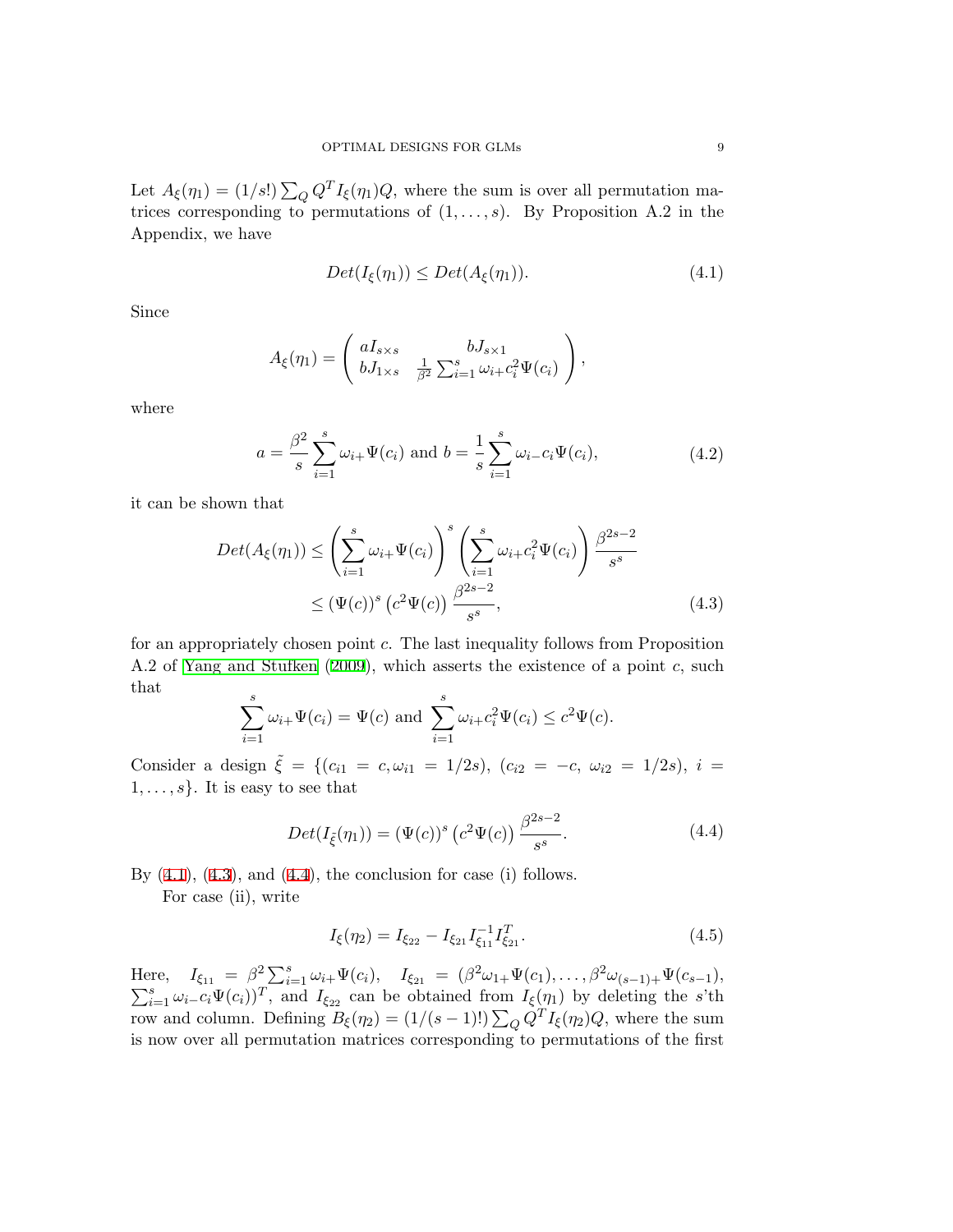*s* − 1 rows and columns of  $I_{\xi}(\eta_2)$ , and again applying Proposition A.2 in the Appendix, we have

<span id="page-9-1"></span>
$$
Det(I_{\xi}(\eta_2)) \le Det(B_{\xi}(\eta_2)).\tag{4.6}
$$

Writing  $a_0 = (\beta^2/(s-1)) \sum_{i=1}^{s-1} \omega_{i+} \Psi(c_i)$  and letting *a* be as defined in the first part of the proof, it can be shown that

<span id="page-9-0"></span>
$$
Det(B_{\xi}(\eta_2)) \le a_0^{s-1}(as - a_0(s-1)) \frac{1}{as\beta^2} \sum_{i=1}^s \omega_{i+} c_i^2 \Psi(c_i)
$$
  

$$
\le a^s \frac{1}{as\beta^2} \sum_{i=1}^s \omega_{i+} c_i^2 \Psi(c_i) \le (\Psi(c))^{s-1} (c^2 \Psi(c)) \frac{\beta^{2s-4}}{s^s} \quad (4.7)
$$

for an appropriately chosen point *c*. The next to last inequality in [\(4.7](#page-9-0)) uses that the geometric mean is bounded by the arithmetic mean, while the last inequality follows again from Proposition A.2 of [Yang and Stufken](#page-21-2) [\(2009\)](#page-21-2).

It can be shown that the design  $\tilde{\xi} = \{(c_{i1} = c, \omega_{i1} = 1/2s), (c_{i2} = -c,$  $\omega_{i2} = 1/2s, i = 1, ..., s$ } satisfies

<span id="page-9-2"></span>
$$
Det(I_{\xi}(\eta_2)) = (\Psi(c))^{s-1} (c^2 \Psi(c)) \frac{\beta^{2s-4}}{s^s}.
$$
 (4.8)

The conclusion for case (ii) follows now from  $(4.6)$  $(4.6)$ ,  $(4.7)$  $(4.7)$ , and  $(4.8)$  $(4.8)$ .

The same arguments used in the proof of Theorem 3 can also be used to derive *D*-optimal designs for the case of Model ([2.2\)](#page-2-0) and a main effects model for multiple factors. Writing  $\alpha_{\ell}^{i}$  for an effect corresponding to the *i*th level of factor *ℓ*, the probability in Model ([2.2\)](#page-2-0) is then a function of  $\alpha_0 + \sum_{\ell=1}^L \alpha_\ell^{i_\ell} + \beta x_{ij}$  if the *i*th group corresponds to level combination  $(i_1, \ldots, i_L)$ . A maximal set of linearly independent estimable functions is  $\eta_3 = (\alpha_0 + \alpha_1^1 + \alpha_2^1 + \cdots + \alpha_L^1, \alpha_1^2 - \alpha_1^1, \ldots, \alpha_1^{s_1} - \alpha_1^1, \ldots, \alpha_1^{s_2} - \alpha_1^1, \ldots, \alpha_1^{s_1} - \alpha_1^1, \ldots, \alpha_1^{s_1} - \alpha_1^1, \ldots, \alpha_1^{s_1} - \alpha_1^1, \ldots, \alpha_1^{s_1} - \alpha_1^1, \ldots, \alpha_1^{s_$  $\alpha_1^1, \ldots, \alpha_L^2 - \alpha_L^1, \ldots, \alpha_L^{s_L} - \alpha_L^1, \beta)^T$ . If we are only interested in level comparisons, we form  $\eta_4$  from  $\eta_3$  by deleting the first term. By the same arguments as in the proof of Theorem 3 we can obtain the following result.

**Theorem 4.** *Under Model* ([2.2](#page-2-0)) *with L factors, s<sup>ℓ</sup> levels for factor ℓ, and no constraint on the design space, designs of the form*  $\xi^* = \{ (c_{i1} = c^*, \omega_{i1} = 1/2k),$  $(c_{i2} = -c^*, \omega_{i2} = 1/2k), i = 1, \ldots, k$  are D-optimal for both  $\eta_3$  and  $\eta_4$ . The *point*  $c^*$  *is chosen to maximize*  $c^2\Psi^{k_1+2}(c)$  *for*  $\eta_3$  *and*  $c^2\Psi^{k_1+1}(c)$  *for*  $\eta_4$ *, with*  $k = \prod_{\ell=1}^{L} s_{\ell}$  *and*  $k_1 = \sum_{\ell=1}^{L} (s_{\ell} - 1)$  *.* 

In the next sections we propose computational approaches for finding optimal designs based on Theorems 1 and 2 when explicit optimal designs are not available. Considerations in those sections are not restricted to Model ([2.2](#page-2-0)) or *D*-optimal designs.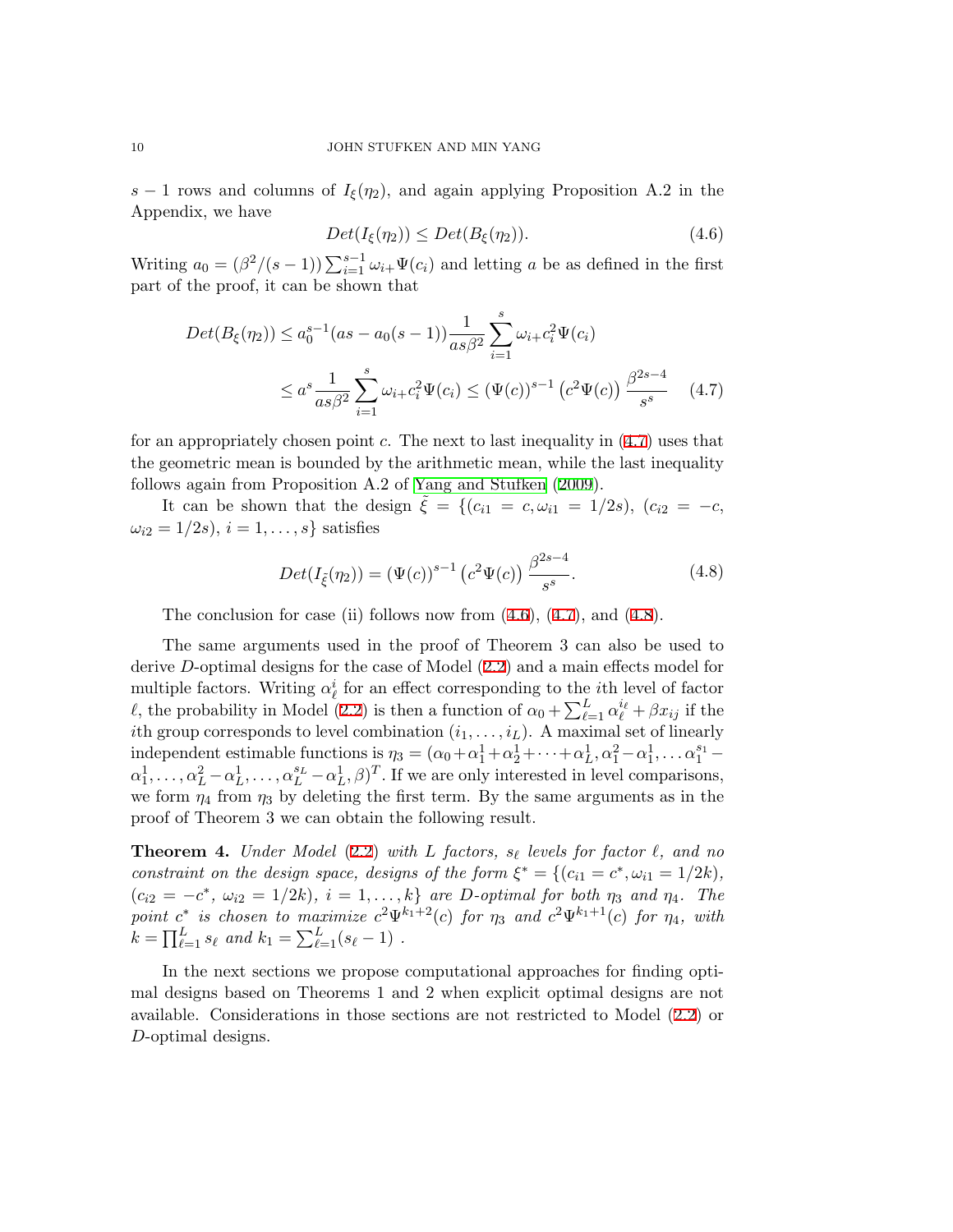# **5. Determination of Optimal Weights for a Given Support**

Based on Theorems 1 and 2, we can restrict the search for optimal designs to designs of a simple form. However, for a given model, function  $F(\eta)$ , and optimality criterion, we need to determine the exact support points and the corresponding optimal weights. The number of support points is (at most)  $m = 2k$ , which are completely determined by *k* variables. This implies that we also have to determine  $m-1$  weights and, in total,  $m+k-1$  variables in our optimization problem. When the value of *k* is small, this can be handled with a relatively simple computer search. However, even for moderate *k*, this becomes challenging. For example, suppose we have two factors, each with two levels, so  $k = 4$ . This already results in an optimization problem with 11 variables. Existing approaches for identifying optimal points and weights, such as [Pukelsheim and](#page-21-6) [Torsney](#page-21-6) ([1991](#page-21-6)), do not seem to work here, and relationships between optimal design points and weights, such as in [Pukelsheim](#page-21-5) [\(2006,](#page-21-5) p.199), do not provide much help.

We propose a new approach for the determination of optimal weights for given supports points (not necessarily the support points of an optimal design). It can be applied to any parameter function of interest. In Section 6 we show how this method, combined with the results in Section 3, can be used to identify optimal designs. Optimal weights are the solution to *m −* 1 nonlinear equations and can be found numerically, where a convexity property helps with the speed of convergence. We focus on *A*-optimality and *D*-optimality but the conclusions also hold under  $\Phi_p$ -optimality, where *p* is any positive integer

As in Section 2, let  $F(\eta)$  be a vector of parameter functions of interest, where  $\eta = B\theta$  and  $B = DX^T$  for some matrix *D*. The covariance matrix of *F*( $\hat{\eta}$ ),  $\Sigma_{\xi}$ (*F*( $\hat{\eta}$ )) (or  $\Sigma_{\xi}$  for simplicity), is given by ([2.10](#page-4-1)). Under the *A*-criterion we want to minimize  $Tr(\Sigma_{\xi})$  for fixed design points. Let  $\widetilde{B} = \frac{\partial F(\eta)}{\partial \eta^T}B$ , so that  $\Sigma_{\xi} = \tilde{B}I_{\xi}^{-}(\theta)\tilde{B}^{T}$ . For given parameters,  $\tilde{B}$  is a constant matrix. Also observe that, from  $B = DX^T$  and ([2.7\)](#page-3-2), we have

<span id="page-10-0"></span>
$$
X^T = X^T I_{\xi}^-(\theta) I_{\xi}(\theta), \tag{5.1}
$$

$$
\widetilde{B} = \widetilde{B}I_{\xi}^{-}(\theta)I_{\xi}(\theta). \tag{5.2}
$$

**Theorem 5.** Let  $\omega = (\omega_{11}, \omega_{12}, \dots, \omega_{k,m_k-1})^T$ , where  $\omega_{ij} \geq 0$ ,  $i = 1, \dots, k$ *and*  $j = 1, \ldots, m_i$ ,  $\sum_{i=1}^k \sum_{j=1}^{m_i} \omega_{ij} = 1$ . For a given  $\theta$  and design points  $x_{ij}$ ,  $i = 1, \ldots, k$ *, and*  $j = 1, \ldots, m_i$ *, consider*  $\Sigma_{\xi} = \widetilde{B}I_{\xi}^-(\theta)\widetilde{B}^T$  *as a function of*  $\omega$ *. The minimum value of*  $Tr(\Sigma_{\xi})$  *is achieved at any of its critical points or at a point on the boundary.*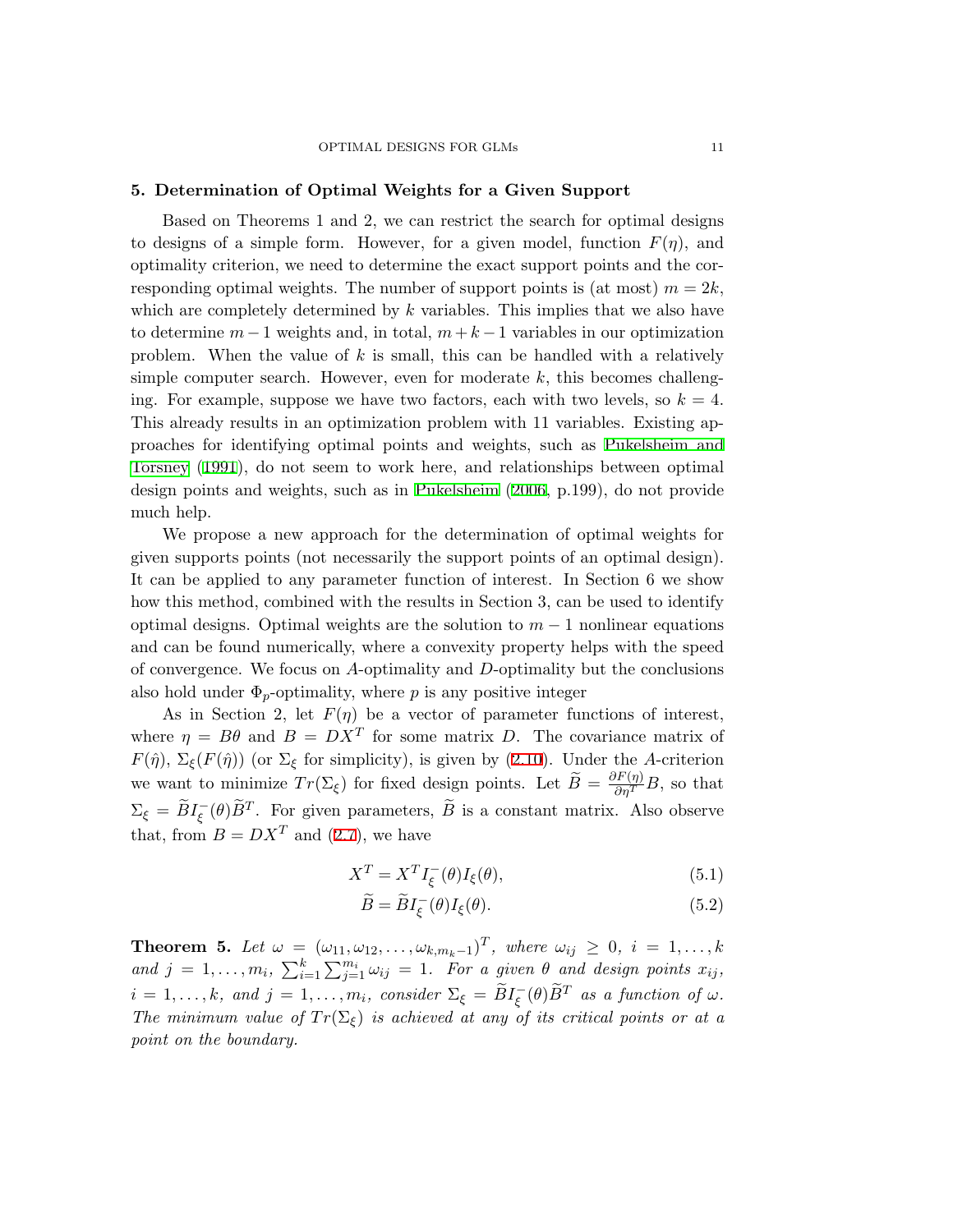**Proof.** For simplification, we rename the sequence  $(\omega_{11}, \ldots, \omega_{k,m_k})$  as  $(\omega_1, \ldots, \omega_k)$ *ω*<sub>*m*</sub>) and drop *θ* from our notation. Let  $I_{\xi}^{i} = nXV\Omega^{i}V X^{T}$ , where  $\Omega^{i}$  is a diagonal matrix with the last diagonal element equal to -1, the *i*th element 1, and all others 0. Other notation is as in  $(2.7)$  $(2.7)$ . By Lemma 15.10.5 of [Harville](#page-21-7)  $(1997)$  $(1997)$  and  $(5.2)$  $(5.2)$ , for  $i = 1, \ldots, m-1$ , we have

<span id="page-11-0"></span>
$$
\frac{\partial \Sigma_{\xi}}{\partial \omega_{i}} = \tilde{B} \frac{\partial I_{\xi}}{\partial \omega_{i}} \tilde{B}^{T} = -\tilde{B} I_{\xi}^{-} \frac{\partial I_{\xi}}{\partial \omega_{i}} I_{\xi}^{-} \tilde{B}^{T} = -\tilde{B} I_{\xi}^{-} I_{\xi}^{i} I_{\xi}^{-} \tilde{B}^{T}.
$$
(5.3)

Similarly, using [\(5.1](#page-10-0)) and ([5.3](#page-11-0)), for  $i, j = 1, ..., m - 1$  we have

$$
\frac{\partial^2 \Sigma_{\xi}}{\partial \omega_i \partial \omega_j} = \widetilde{B} I_{\xi}^{-} \left( I_{\xi}^j I_{\xi}^{-} I_{\xi}^i + I_{\xi}^i I_{\xi}^{-} I_{\xi}^j \right) I_{\xi}^{-} \widetilde{B}^T. \tag{5.4}
$$

Using that

<span id="page-11-1"></span>
$$
\frac{\partial Tr(\Sigma_{\xi})}{\partial \omega_i} = Tr\left(\frac{\partial \Sigma_{\xi}}{\partial \omega_i}\right),\tag{5.5}
$$

for  $i, j = 1, \ldots, m-1$ , we have

$$
\frac{\partial^2 Tr(\Sigma_{\xi})}{\partial \omega_i \partial \omega_j} = Tr \left( \frac{\partial^2 \Sigma_{\xi}}{\partial \omega_i \partial \omega_j} \right).
$$
 (5.6)

Let  $H(\omega)$  be the Hessian matrix of  $Tr(\Sigma_{\xi})$ . We show that  $H(\omega)$  is a nonnegative definite matrix. Since  $I_{\xi}$  is nonnegative definite, there exists a g-inverse  $I_{\xi}^-$ , which is also nonnegative definite. This g-inverse  $I_{\xi}^-$  can be written as  $I_{\xi}^-$  =  $(I_{\xi}^{-})^{1/2} (I_{\xi}^{-})^{1/2}$ , where  $(I_{\xi}^{-})^{1/2}$  is also nonnegative definite.

By ([5.4\)](#page-11-1), the  $(i, j)$ th element of  $H(\omega)$  is

<span id="page-11-2"></span>
$$
H(\omega)[i,j] = Tr\left(\widetilde{B}I_{\xi}^{-}\left(I_{\xi}^{j}I_{\xi}^{-}I_{\xi}^{i} + I_{\xi}^{i}I_{\xi}^{-}I_{\xi}^{j}\right)I_{\xi}^{-}\widetilde{B}^{T}\right)
$$
  
\n
$$
= 2Tr\left(\widetilde{B}I_{\xi}^{-}I_{\xi}^{i}I_{\xi}^{-}I_{\xi}^{j}I_{\xi}^{-}\widetilde{B}^{T}\right)
$$
  
\n
$$
= 2Tr\left(\widetilde{B}I_{\xi}^{-}I_{\xi}^{i}(I_{\xi}^{-})^{1/2}(I_{\xi}^{-})^{1/2}I_{\xi}^{j}I_{\xi}^{-}\widetilde{B}^{T}\right).
$$
 (5.7)

By defining  $A_i = \widetilde{B}I_{\xi}^{-}I_{\xi}^{i}(I_{\xi}^{-})^{1/2}$  and applying Proposition 1 in the Appendix, it follows that  $H(\omega)$  is nonnegative definite. From this it follows that  $Tr(\Sigma_{\xi})$ attains its minimum at any of the critical points (cf. [Kaplan](#page-21-8) ([1999,](#page-21-8) Sec. 9)). It is however possible that none of the critical points satisfy the restriction that each of the  $\omega_{ij}$  must be nonnegative. In this case, the minimum value is attained on the boundary, i.e., at least one of  $\omega_{ij} = 0$ .

Construction of *D*-optimality only makes sense when  $\Sigma_{\xi}$  is nonsingular, so we assume that. A *D*-optimal design maximizes  $|\Sigma_{\xi}^{-1}|$ . We have the following counterpart of Theorem 5.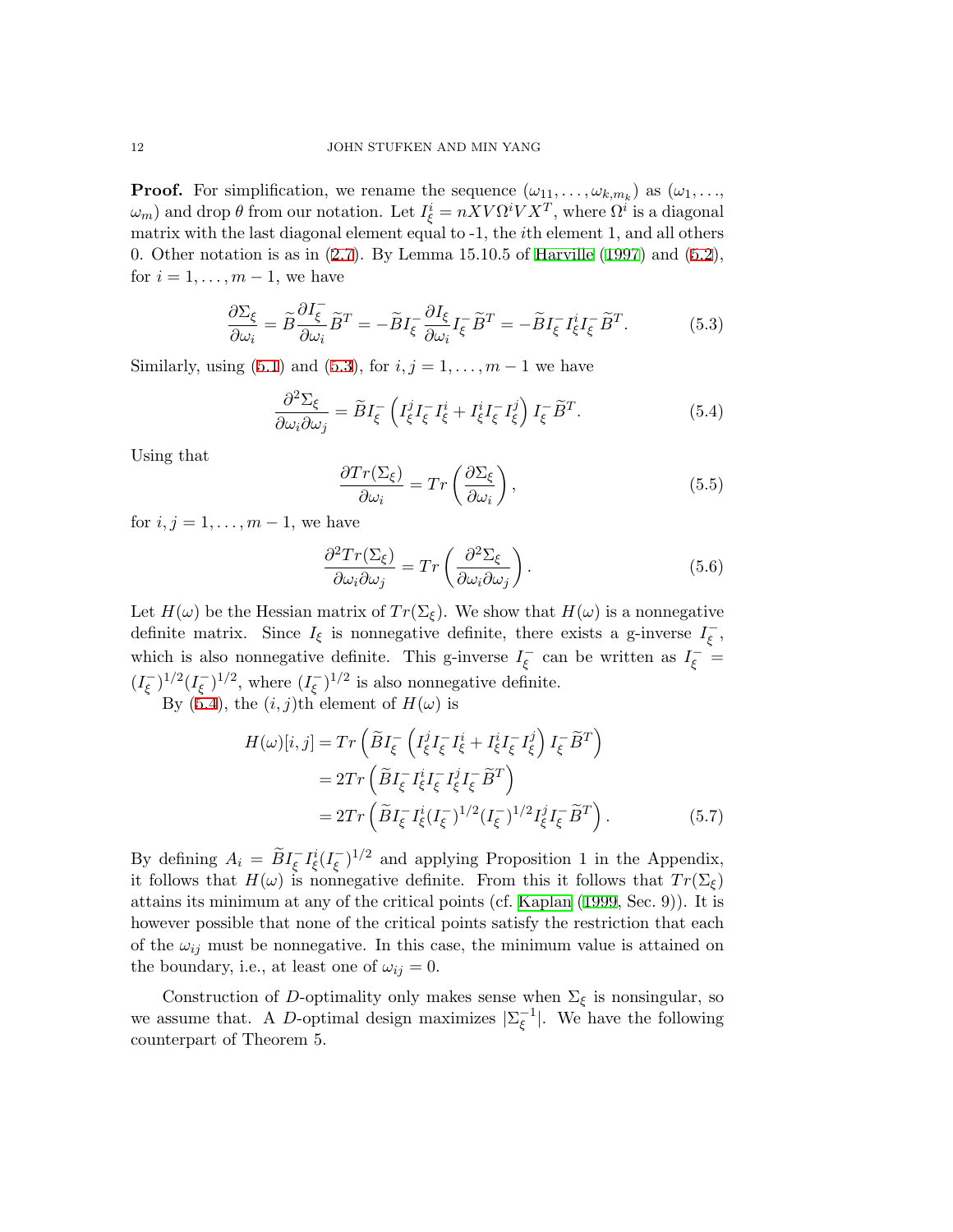**Theorem 6.** Let  $\omega = (\omega_{11}, \omega_{12}, \dots, \omega_{k,m_k-1})^T$ , where  $\omega_{ij} \geq 0$ ,  $i = 1, \dots, k$  and  $j = 1, \ldots, m_i, \sum_{i=1}^k \sum_{j=1}^{m_i} \omega_{ij} = 1$ *. For a given*  $\theta$  *and design points*  $x_{ij}, i =$  $1, \ldots, k$ *, and*  $j = 1, \ldots, m_i$ *, consider*  $\Sigma_{\xi} = \widetilde{B}I_{\overline{\xi}}(\theta)\widetilde{B}^T$  *as a function of*  $\omega$ *. The maximum value of*  $|\Sigma_{\xi}^{-1}|$  *is achieved at any of its critical points or at a point on the boundary.*

**Proof.** Maximizing  $|\Sigma_{\xi}^{-1}|$  is equivalent to minimizing  $-\log |\Sigma_{\xi}^{-1}|$ . Using [Harville](#page-21-7) [\(1997](#page-21-7), p.309), we have, for  $i, j = 1, \ldots, m - 1$ ,

<span id="page-12-0"></span>
$$
\frac{\partial^2 \left( -\log |\Sigma_{\xi}^{-1}| \right)}{\partial \omega_i \partial \omega_j} = \frac{\partial^2 \left( \log |\Sigma_{\xi} | \right)}{\partial \omega_i \partial \omega_j} = Tr \left( \Sigma_{\xi}^{-1} \frac{\partial^2 \Sigma_{\xi}}{\partial \omega_i \partial \omega_j} - \Sigma_{\xi}^{-1} \frac{\partial \Sigma_{\xi}}{\partial \omega_i} \Sigma_{\xi}^{-1} \frac{\partial \Sigma_{\xi}}{\partial \omega_j} \right). \tag{5.8}
$$

With  $H(\omega)$  denoting the Hessian matrix of  $-\log|\Sigma_{\xi}^{-1}|$ , the  $(i, j)$ th element of  $H(\omega)$  is given by ([5.8](#page-12-0)). By the same argument as in the proof of Theorem 5, it is sufficient to show that  $H(\omega)$  is a nonnegative definite matrix. As there, let  $I_{\xi}^- = (I_{\xi}^-)^{1/2} (I_{\xi}^-)^{1/2}$ , where  $(I_{\xi}^-)^{1/2}$  is nonnegative definite. By ([5.4\)](#page-11-1) and a similar argument as for  $(5.7)$  $(5.7)$ , we have

$$
Tr\left(\Sigma_{\xi}^{-1}\frac{\partial^2 \Sigma_{\xi}}{\partial \omega_i \partial \omega_j}\right) = 2Tr\left(\Sigma_{\xi}^{-1/2}\tilde{B}I_{\xi}^{-1}\tilde{I}_{\xi}^{i}(I_{\xi}^{-})^{1/2}(I_{\xi}^{-})^{1/2}I_{\xi}^{j}I_{\xi}^{-}\tilde{B}^{T}\Sigma_{\xi}^{-1/2}\right). \tag{5.9}
$$

Using  $(5.3)$  $(5.3)$ , for the second term in  $(5.8)$  $(5.8)$  we also have

$$
Tr\left(\Sigma_{\xi}^{-1}\frac{\partial\Sigma_{\xi}}{\partial\omega_{i}}\Sigma_{\xi}^{-1}\frac{\partial\Sigma_{\xi}}{\partial\omega_{j}}\right) = Tr\left(\Sigma_{\xi}^{-1/2}\widetilde{B}I_{\xi}^{-}I_{\xi}^{i}I_{\xi}^{-}\widetilde{B}^{T}\Sigma_{\xi}^{-1}\widetilde{B}I_{\xi}^{-}I_{\xi}^{j}I_{\xi}^{-}\widetilde{B}^{T}\Sigma_{\xi}^{-1/2}\right).
$$
\n(5.10)

Thus, from  $(5.8)$  $(5.8)$ ,  $(5.9)$  $(5.9)$ , and  $(5.10)$  $(5.10)$  $(5.10)$ ,  $H(\omega)$  can be written as

<span id="page-12-2"></span><span id="page-12-1"></span>
$$
H(\omega) = H_0(\omega) + H_1(\omega), \tag{5.11}
$$

where the  $(i, j)$ <sup>th</sup> element of  $H_0(\omega)$  is

$$
H_0(\omega)[i,j] = Tr\left(\Sigma_{\xi}^{-1/2} \widetilde{B} I_{\xi}^{-} I_{\xi}^{i} (I_{\xi}^{-})^{1/2} (I_{\xi}^{-})^{1/2} I_{\xi}^{j} I_{\xi}^{-} \widetilde{B}^{T} \Sigma_{\xi}^{-1/2}\right) \tag{5.12}
$$

and the  $(i, j)$  element of  $H_1(\omega)$  is

$$
H_1(\omega)[i,j] = Tr\left(\Sigma_{\xi}^{-1/2} \widetilde{B} I_{\xi}^{-} I_{\xi}^{i} (I_{\xi}^{-})^{1/2} P^{\perp} \left[ (I_{\xi}^{-})^{1/2} \widetilde{B}^{T} \right] (I_{\xi}^{-})^{1/2} I_{\xi}^{j} I_{\xi}^{-} \widetilde{B}^{T} \Sigma_{\xi}^{-1/2} \right). \tag{5.13}
$$

Here  $P^{\perp}$   $\left[ (I_{\xi}^{-})^{1/2} \tilde{B}^{T} \right]$  denotes the orthogonal projection matrix onto the orthogonal complement of the column space of  $(I_{\xi}^{-})^{1/2} \tilde{B}^{T}$ . That  $H_{0}(\omega)$  is nonnegative definite follows now from Proposition 1 in the Appendix by taking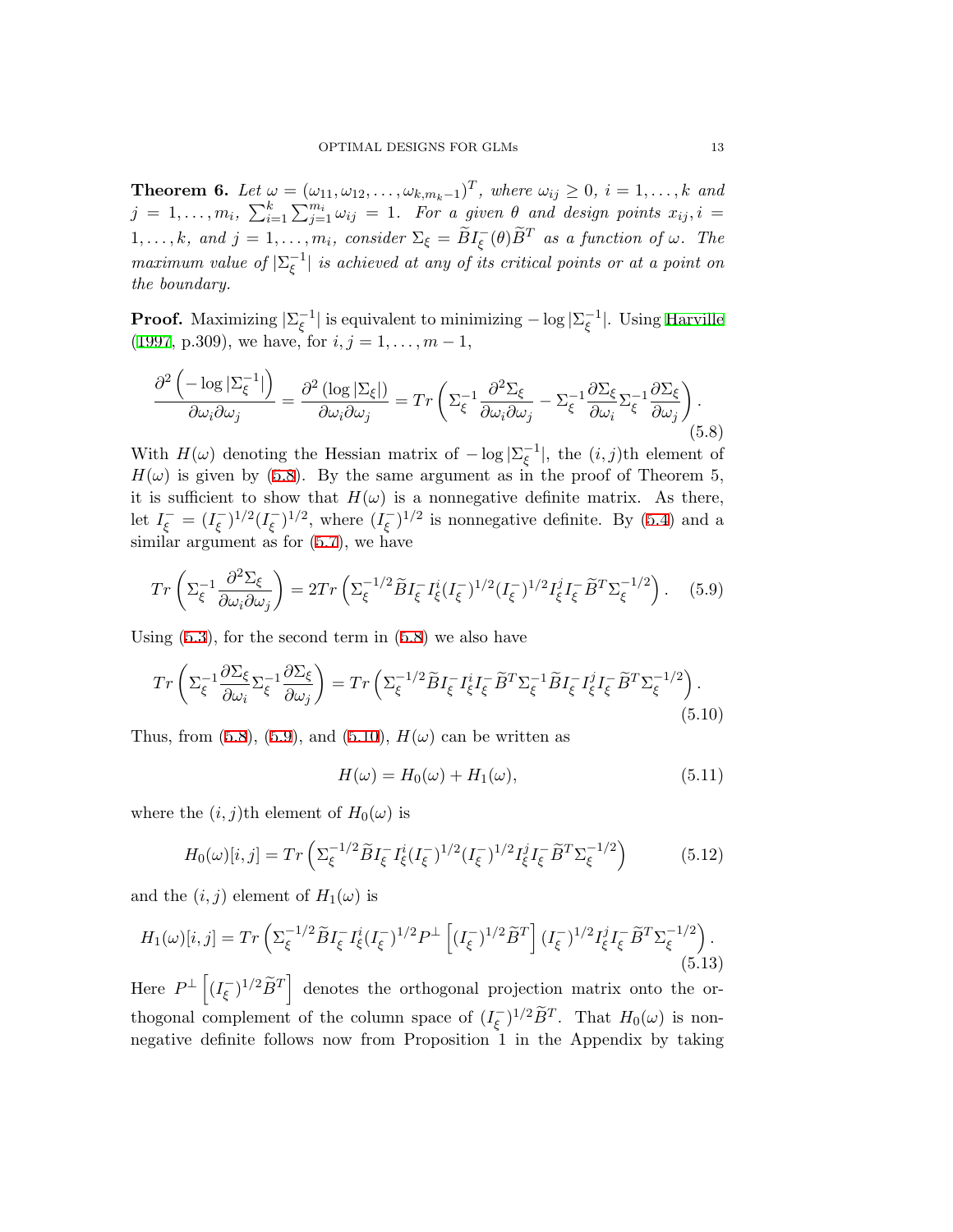$A_i = \sum_{\xi}^{-1/2} \widetilde{B} I_{\xi}^{-} I_{\xi}^{i} (I_{\xi}^{-})^{1/2}$ . That  $H_1(\omega)$  is nonnegative definite follows by taking  $A_i = \sum_{\xi}^{-1/2} \widetilde{B} I_{\xi}^{-} I_{\xi}^{i} (I_{\xi}^{-})^{1/2} P^{\perp} \left[ (I_{\xi}^{-})^{1/2} \widetilde{B}^{T} \right]$  in that same proposition. This implies that  $H(\omega)$  is also nonnegative definite.

By Theorems 5 and 6, the optimal weights can be derived by solving *m −* 1 equations to find the critical points. These  $m-1$  equations are nonlinear in  $\omega$ . Since there is in general no closed form solution, we have to rely on a numerical approach such as Newton's method. Since the Hessian matrices are nonnegative definite, the convergence can be very fast (see [Deuflhard](#page-21-9) ([2004](#page-21-9))). However, it can also result in negative weights. If, during the implementation of the algorithm, a step takes us into a region where some weights are negative, the algorithm tries to reduce the size of this step to assure all weights are positive. If this makes the step too small, then a weight of zero is assigned to the weight variable that first attains the value of zero along the path selected by the algorithm. This reduces the number of support points, and we can now apply Theorems 5 or 6 again for this reduced set of support points and search for the optimal weights on that set. This process is repeated until we find weights that satisfy the constraints. We have developed an efficient algorithm that accomplishes this. While there is no guarantee that this algorithm always finds the optimal weights, we illustrate in the next section that, when searching for an optimal design, there is a numerical check as to whether the answer obtained from the algorithm corresponds indeed to an optimal design. In our experience, it almost always does.

# **6. Examples**

Based on the structure for optimal designs in Theorems 1 and 2, and the suggested approach for finding optimal weights based on Theorems 5 and 6, we can contemplate a complete grid search to identify optimal designs. Conceptually, for a design of the form in Theorems 1 or 2, we can use a sufficiently fine grid to consider possible values for the unknown design points and, for each of these, find the optimal weights based on the results in Section 5. However, with multiple groups, this is practically unfeasible except for the simplest problems. For example, even with four groups, besides the optimal weights we would need to determine four unknown design points. A complete grid search for this problem that aims to find optimal support points that are accurate to two decimal places seems excessive.

Instead we use a multi-stage grid search that starts with a coarse grid that is made increasingly finer in later stages. At each stage we identify the best design based on the grid at that stage; for the next stage, a finer grid is, in each group, restricted to neighborhoods of the best support points found at the current stage, still using the structure of the optimal designs in Theorems 1 and 2.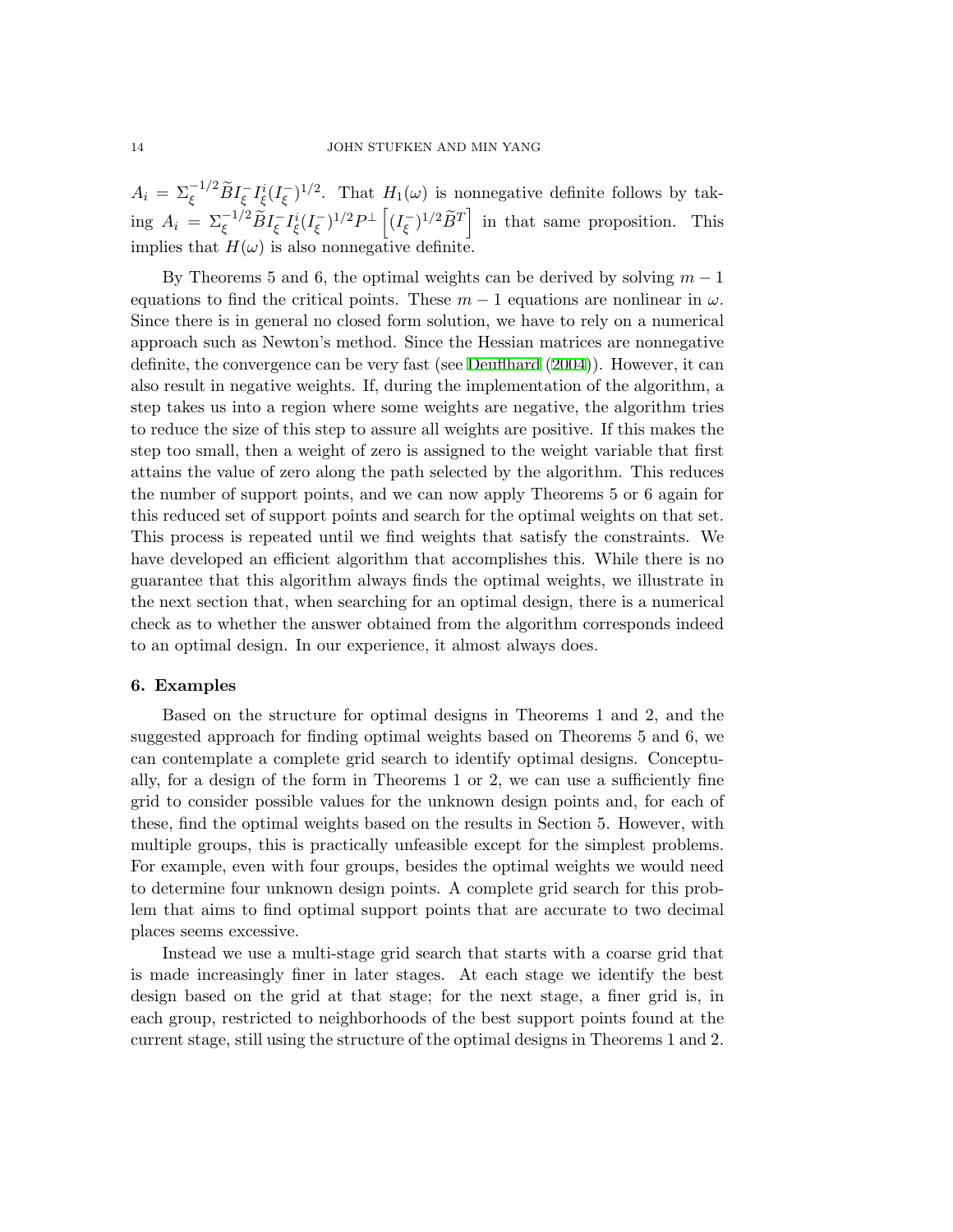The search continues until a specified accuracy for the design points is reached. While this strategy can greatly reduce computing time, there is no guarantee that the resulting design is indeed optimal. Fortunately, there is a powerful tool to verify whether a design is optimal or not, namely the General Equivalence Theorem [\(Pukelsheim](#page-21-5) ([2006](#page-21-5))). To formulate this tool, we focus on the common slope models, Models ([2.2\)](#page-2-0) and ([2.4\)](#page-3-0). Straightforward changes can be made for Models ([2.3\)](#page-2-1) and [\(2.5](#page-3-1)). With  $X^i = (1, X_i^T, x)^T$ , a design  $\xi$  is locally optimal for  $\theta = \theta_0$  if there exists a generalized inverse of  $I_\xi$ , say *G*, such that for each *i* and all *x*,

$$
(X^i)^TG^T\widetilde{B}^T(\widetilde{B}I_{\xi}^-(\theta_0)\widetilde{B}^T)^{-(p+1)}\widetilde{B}GX^i\leq Tr\left((\widetilde{B}I_{\xi}^-(\theta_0)\widetilde{B}^T)^{-p}\right),
$$

with equality when *x* is one of the support points of  $\xi$ . Here  $p = 0$  corresponds to *D*-optimality and  $p = -1$  to *A*-optimality. Note that this property does not need to hold for every generalized inverse of  $I_{\xi}$ . However, in our experience the Moore-Penrose inverse always works. In our numerical studies, we were able to verify every optimality result in this way. The algorithm can be summarized as follows:

- (i) Start with a coarse grid within each of the groups.
- (ii) Find optimal weights for each possible design of the form in Theorem 1 or 2 that chooses its support from the grid points, and identify the best design of this type.
- (iii) Build a finer grid around the support points of this best design, find optimal weights for each possible design of the form in Theorem 1 or 2, now choosing the support points from the finer grid, and identify the best design of this type.
- (iv) Repeat (iii) until no further improvement can be made (up to a specified accuracy).
- (v) Verify that the final design is optimal using the General Equivalence Theorem.

**Example 1.** Consider the logistic model for two factors, each with two levels,

<span id="page-14-0"></span>
$$
logit (Prob(Y_{ij} = 1)) = \alpha_0 + \alpha_i + \beta x_{ij}, \ i = 1, ..., 4.
$$
 (6.1)

Here, the  $\alpha_i$ 's,  $i = 1, \ldots, 4$ , represent the group effects of the groups  $(1, 1)$ ,  $(1, 2)$ ,  $(2, 1)$ , and  $(2, 2)$ , respectively. We assume that there is no restriction on the  $x_{ij}$ 's, and consider two cases: (1) The full model with no further assumptions about the  $\alpha_i$ 's; and (2) the main-effects model with  $\alpha_1 - \alpha_2 - \alpha_3 + \alpha_4 = 0$ . For the interaction model we use the parameter vector  $\eta = ((\alpha_1 + \alpha_2 - \alpha_3 - \alpha_4)/2, (\alpha_1 - \alpha_2 + \alpha_3 - \alpha_4)/2)$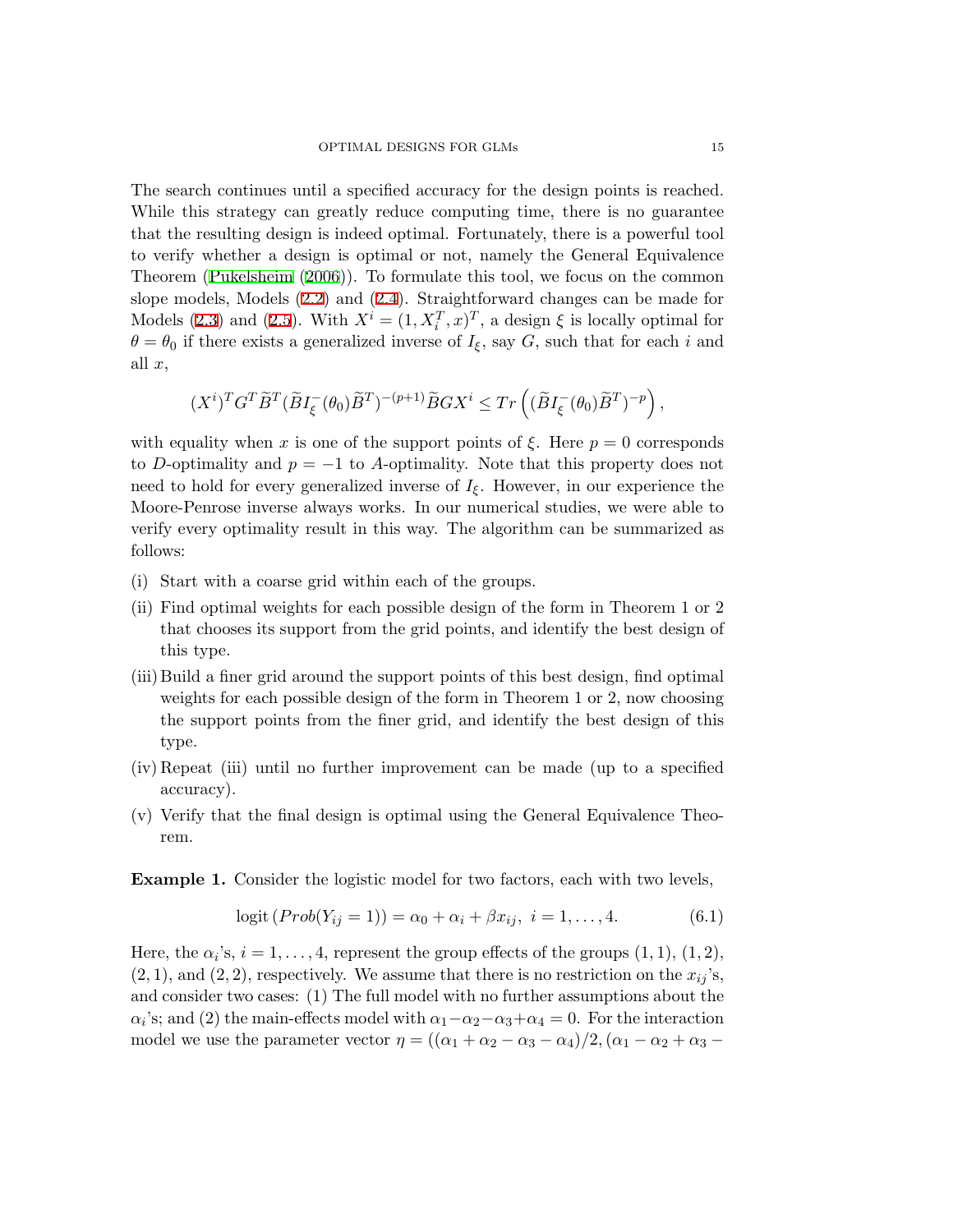|       | Main-effects model  |               |  | Interaction model   |               |  |
|-------|---------------------|---------------|--|---------------------|---------------|--|
|       | A-optimal           | $D$ -optimal* |  | $A$ -optimal        | $D$ -optimal* |  |
| group | (1.8284, 0.1253)    | 2.2229        |  | (1.7539, 0.1253)    | 2.0436        |  |
| (1,1) | (0.1716, 0.1253)    | $-0.2229$     |  | (0.2461, 0.1253)    | $-0.0436$     |  |
| group | (1.5784, 0.1521)    | 1.9729        |  | (1.5039, 0.1532)    | 1.7936        |  |
| (1,2) | $(-0.0784, 0.0974)$ | $-0.4729$     |  | $(-0.0039, 0.0963)$ | $-0.2936$     |  |
| group | (2.0784, 0.0974)    | 2.4729        |  | (2.0039, 0.0963)    | 2.2936        |  |
| (2,1) | (0.4216, 0.1521)    | 0.0271        |  | (0.4961, 0.1532)    | 0.2064        |  |
| group | (1.8284, 0.1253)    | 2.2229        |  | (1.7539, 0.1253)    | 2.0436        |  |
| (2,2) | (0.1716, 0.1253)    | $-0.2229$     |  | (0.2461, 0.1253)    | $-0.0436$     |  |

Table 1. Support Points and Weights for Locally Optimal Designs

*<sup>∗</sup>* For the *D*-optimal designs, all support points have weight 1/8.

 $\alpha_4$ )/2,  $(\alpha_1 - \alpha_2 - \alpha_3 + \alpha_4)$ /2,  $\beta$ )<sup>T</sup>, while the main-effects model corresponds to *η* =  $((\alpha_1 + \alpha_2 - \alpha_3 - \alpha_4)/2, (\alpha_1 - \alpha_2 + \alpha_3 - \alpha_4)/2, \beta)^T$ . For both cases we run the algorithm to search for locally *A*- and *D*-optimal designs with local conditions given by  $\alpha_0 = -1$ ,  $(\alpha_1, \ldots, \alpha_4) = (0, 0.25, -0.25, 0)$ , and  $\beta = 1$ . The *A*- and *D*-optimal designs found by the algorithm are shown in Table 1. For *A*-optimal designs the support points are followed by the corresponding weights, while only the support points are presented for *D*-optimal designs since all the weights are 1/8. These designs are not unique, and optimal designs with fewer support points may be found. The designs in the table do have a lot of structure. This is not surprising in view of Theorem 1, but is easier seen in terms of the  $c_{ij}$ 's than in terms of the reported  $x_{ij}$ 's. For example, the *A*-optimal design in Table 1 for the main-effects model has support points  $(c_{i1}, c_{i2}) = (0.8284, -0.8284)$  for each of the four groups.

Finding one of these optimal designs takes about 2 seconds of CPU time on a desktop PC with a 3.2GHz Intel Pentium processor.

The *D*-optimal designs agree with those derived in Theorem 3 (for the interaction model) and Theorem 4 (for the main-effects model). To see this, in Table 2 we present the point  $c^*$  that maximizes  $c^2\Psi^p(c)$  for the logistic model (and also for the probit model) and small values of *p*.

For the main-effects model here, Theorem 4 gives  $c^* = 1.2229$  (corresponding to  $p = 3$ ). These  $c_{ij}$  values correspond, for the given  $\theta = \theta_0$ , exactly to the  $x_{ij}$ values for the *D*-optimal design for the main-effects model in Table 1. Similarly, using the equivalence of the full interaction model with the model for a single factor at 3 levels, Theorem 3 asserts that the optimal  $c^*$  for the interaction model corresponds to  $p = 4$ ,  $c^* = 1.0436$ . This also corresponds exactly to the  $x_{ij}$ 's for the *D*-optimal design presented in Table 1 for that case.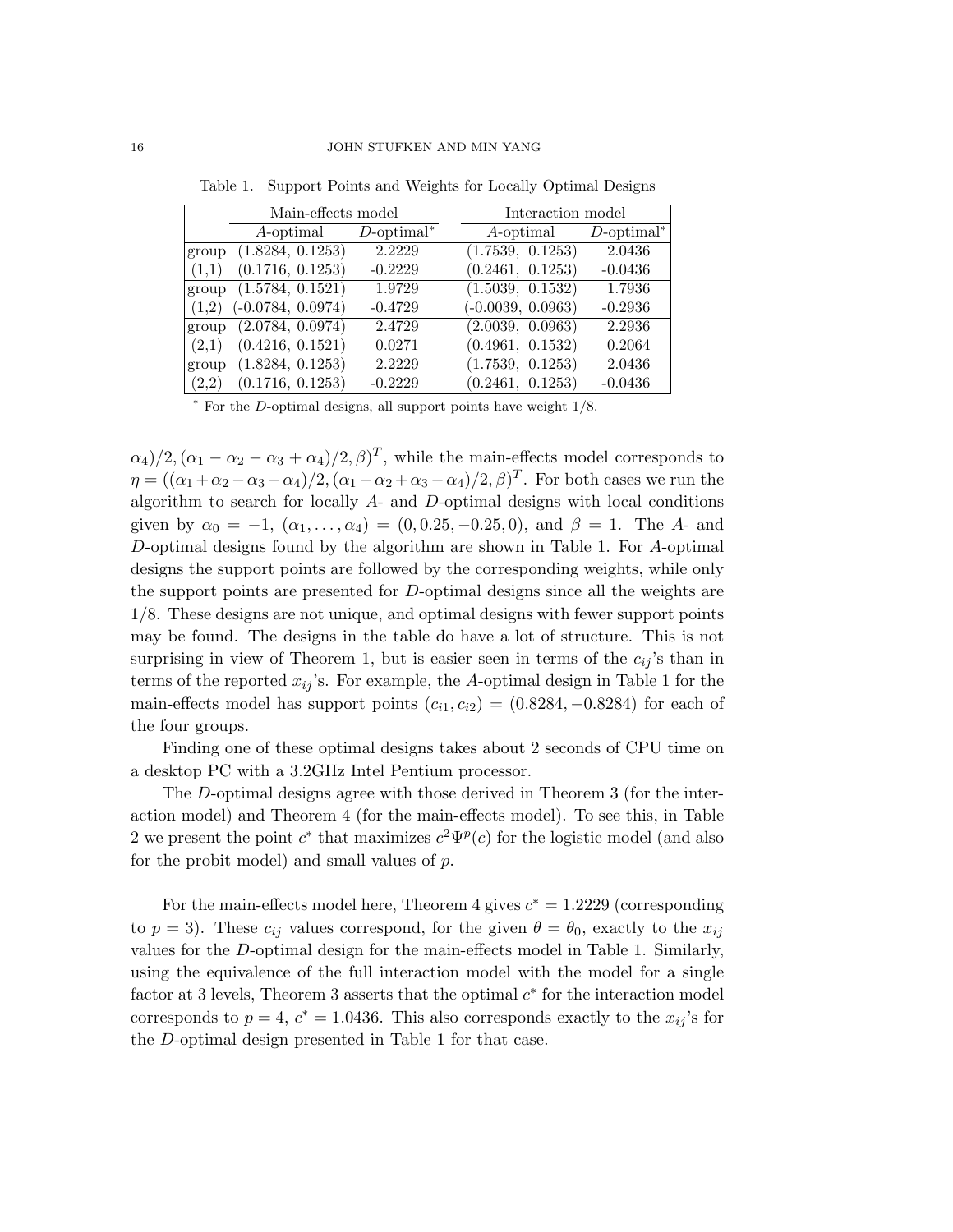| $c^*$            |          |        |                  | $c^*$    |        |  |
|------------------|----------|--------|------------------|----------|--------|--|
| $\boldsymbol{p}$ | Logistic | Probit | $\boldsymbol{p}$ | Logistic | Probit |  |
|                  | 2.3994   | 1.5750 | 6                | 0.8399   | 0.6696 |  |
| 2                | 1.5434   | 1.1381 | 7                | 0.7744   | 0.6209 |  |
| 3                | 1.2229   | 0.9376 | 8                | 0.7222   | 0.5815 |  |
| 4                | 1.0436   | 0.8159 | 9                | 0.6793   | 0.5487 |  |
| 5                | 0.9254   | 0.7320 | 10               | 0.6432   | 0.5209 |  |

Table 2. The value of  $c^*$  that maximizes  $c^2 \Psi^p(c)$ .

While the designs in Table 1 are locally optimal if our specification of  $\theta_0$ is correct, it is useful to know how efficient they are if  $\theta_0$  were misspecified. Following [Dror and Steinberg](#page-21-10) [\(2006](#page-21-10)) and [Woods et al.](#page-21-11) [\(2006\)](#page-21-11), we study the robustness of the optimal designs by randomly drawing other possible true values for  $\theta$ . If our choice of  $\theta_0$  was based on previous information, then it may not be unreasonable to draw  $\theta$  from a distribution with mean  $\theta_0$ . Here we took  $\theta \sim N(\theta_0, \sigma^2 I_{6\times6})$ . If  $\theta_1$  is the value drawn from this distribution for a selected value of  $\sigma^2$ , then we first derived a locally optimal design for  $\theta_1$ . If  $\xi_0$  and  $\xi_1$ denote locally optimal designs for  $\theta_0$  and  $\theta_1$ , respectively, then we computed the efficiency of  $\xi_0$  for the case that  $\theta_1$  is the true value,  $eff_{\xi_0}(\theta_1)$ , as

$$
\frac{|(\widetilde{B}I_{\xi_0}(\theta_1)\widetilde{B}^T)^{-1}|^{1/r}}{|(\widetilde{B}I_{\xi_1}(\theta_1)\widetilde{B}^T)^{-1}|^{1/r}} \text{ under } D\text{-optimality, and}
$$
  

$$
\frac{Tr(\widetilde{B}I_{\xi_1}(\theta_1)\widetilde{B}^T)}{Tr(\widetilde{B}I_{\xi_0}(\theta_1)\widetilde{B}^T)} \text{ under } A\text{-optimality.}
$$
 (6.2)

Here, *r* is the rank of  $\widetilde{B}$ . The values that we took for  $\sigma$  were 0.4, 0.2, and 0.1. For each scenario, we drew 1,000 random  $\theta_1$  values, leading to 1,000 measurements of the efficiency of  $\xi_0$ . Summary statistics for the efficiencies are reported in Table 3. In this table,  $\xi_{0A1}$  and  $\xi_{0A2}$  denote the locally optimal designs for  $\theta_0$  under the *A*-optimality criterion for the main-effects model and the interaction model, respectively. Similarly, *ξ*0*D*<sup>1</sup> and *ξ*0*D*<sup>2</sup> denote the *D*-optimal designs.

The results show how the performance of the locally optimal designs can degrade with increased uncertainty about the value of  $\theta_0$ . It is also worth observing that the *A*-optimal designs are not *D*-optimal, and vice versa. More precisely, with  $\theta_0 = (-1, 0, 0.25, -0.25, 0, 1)^T$ , under the *D*-optimality criterion, the efficiency of *ξ*0*A*<sup>1</sup> for the main-effects model is 0.921 and that of *ξ*0*A*<sup>2</sup> for the interaction model is 0.954. Conversely, for the *A*-optimality criterion, *ξ*0*D*<sup>1</sup> has an efficiency of .902 for the main-effects model and *ξ*0*D*<sup>2</sup> has an efficiency of .939 for the interaction model.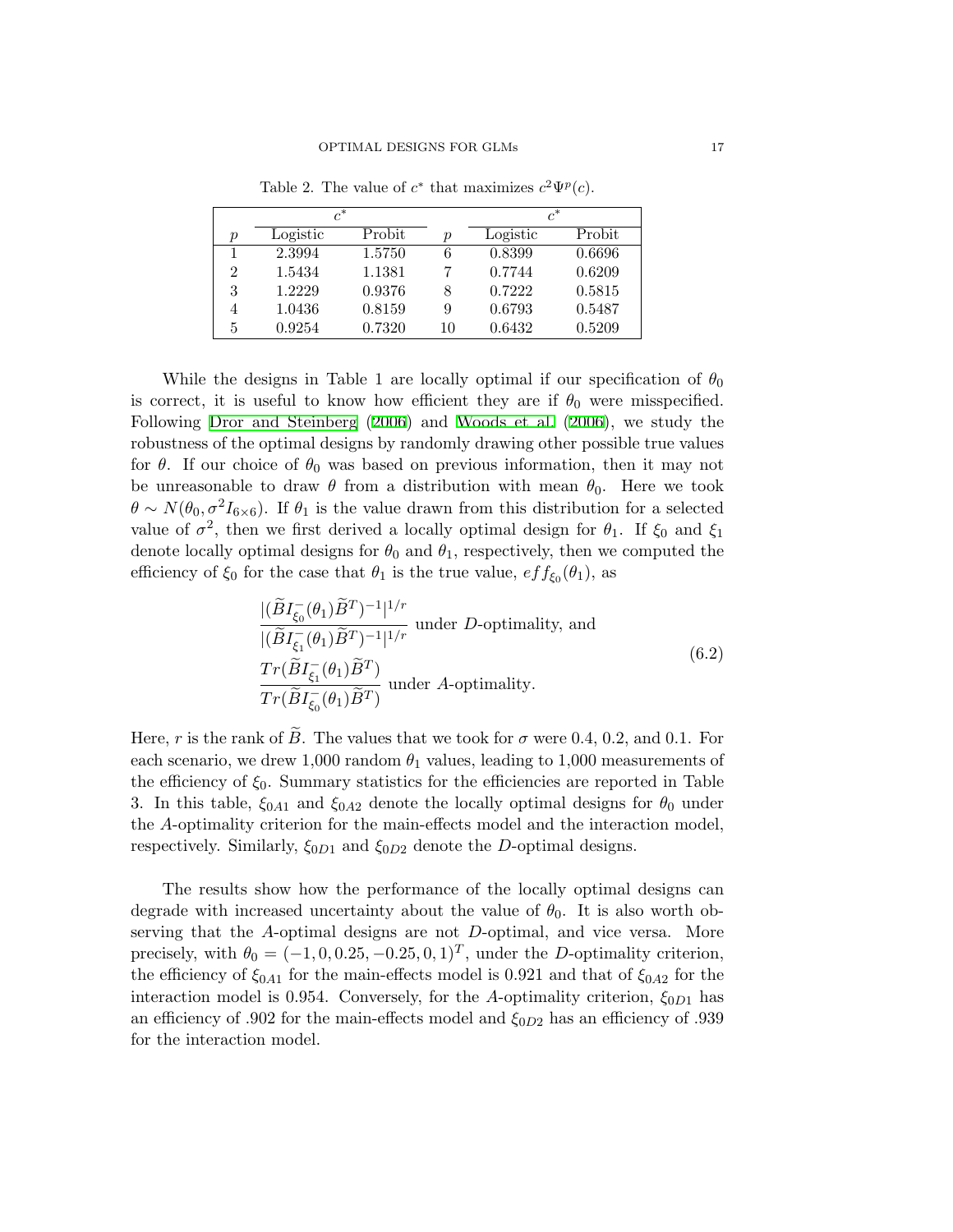| Design      | $\sigma$ | Mean   | Std Dev | Minimum | Maximum |
|-------------|----------|--------|---------|---------|---------|
| $\xi_{0A1}$ | 0.4      | 0.9196 | 0.0903  | 0.2703  | 0.9986  |
|             | 0.2      | 0.9765 | 0.0284  | 0.7559  | 0.9998  |
|             | 0.1      | 0.9942 | 0.0066  | 0.9436  | 0.9999  |
| $\xi_{0D1}$ | 0.4      | 0.8579 | 0.1459  | 0.0244  | 0.9988  |
|             | 0.2      | 0.9628 | 0.0413  | 0.6747  | 0.9995  |
|             | 0.1      | 0.9902 | 0.0116  | 0.8921  | 0.9999  |
| $\xi_{0A2}$ | 0.4      | 0.9240 | 0.0786  | 0.4672  | 0.9994  |
|             | 0.2      | 0.9783 | 0.0236  | 0.8268  | 0.9997  |
|             | 0.1      | 0.9945 | 0.0006  | 0.9505  | 0.9998  |
| $\xi_{0D2}$ | 0.4      | 0.8779 | 0.1291  | 0.0742  | 0.9975  |
|             | 0.2      | 0.9668 | 0.0344  | 0.7122  | 0.9988  |
|             | 0.1      | 0.9914 | 0.0088  | 0.9286  | 0.9999  |

Table 3. Efficiencies of the locally optimal designs.

**Example 2.** The proposed method also works for a larger number of groups. To demonstrate this, consider again an example with two factors, but this time both with four levels. The form of the model is as in  $(6.1)$  $(6.1)$ , but we assume that the twofactor interaction is negligible. We took  $\theta_0 = (-1, 0.05, 0, -0.05, 0.1, 0.15, 0.1,$  $(0.05, 0.2, 0.25, 0.2, 0.15, 0.3, -0.05, -0.1, -0.15, 0, 1)^T$ , where the first entry is for  $\alpha_0$ , the next four for the groups  $(1,1)$ ,  $(1,2)$ ,  $(1,3)$  and  $(1,4)$ , and so on. There was no restriction on the covariate value *x*. For *η* we used three main-effect contrasts for the first factor and three for the second, and the slope parameter *β*. For the contrasts in both cases we took the orthonormal contrasts with coefficients (*−*3*, −*1*,* 1*,* 3)*/* 20, (1*, −*1*, −*1*,* 1)*/*2, and (*−*1*,* 3*, −*3*,* 1)*/* 20. The 32 support points and weight for *A*- and *D*-optimal designs are given in Table 4.

The *D*-optimal design corresponds exactly to the design given by Theorem 4 and Table 2 using  $p = k_1 + 1 = 7$ .

Under the *D*-optimality criterion, the *A*-optimal design has an efficiency of .988, while the *D*-optimal design has an efficiency of .982 under the *A*-optimality criterion. To find these optimal designs took about 70 seconds of CPU time on a desktop PC with a 3.2GHz Intel Pentium processor.

# **7. Discussion**

This paper provides theoretical results for optimal designs under various models that include group effects. Theorems 1 and 2 extend the results in [Yang](#page-21-2) [and Stufken](#page-21-2) [\(2009\)](#page-21-2).

The results also hold for multi-stage approaches, by which we mean that if we add design points to an existing initial design, we can do so in an optimal way by restricting attention to designs described in the two theorems, no matter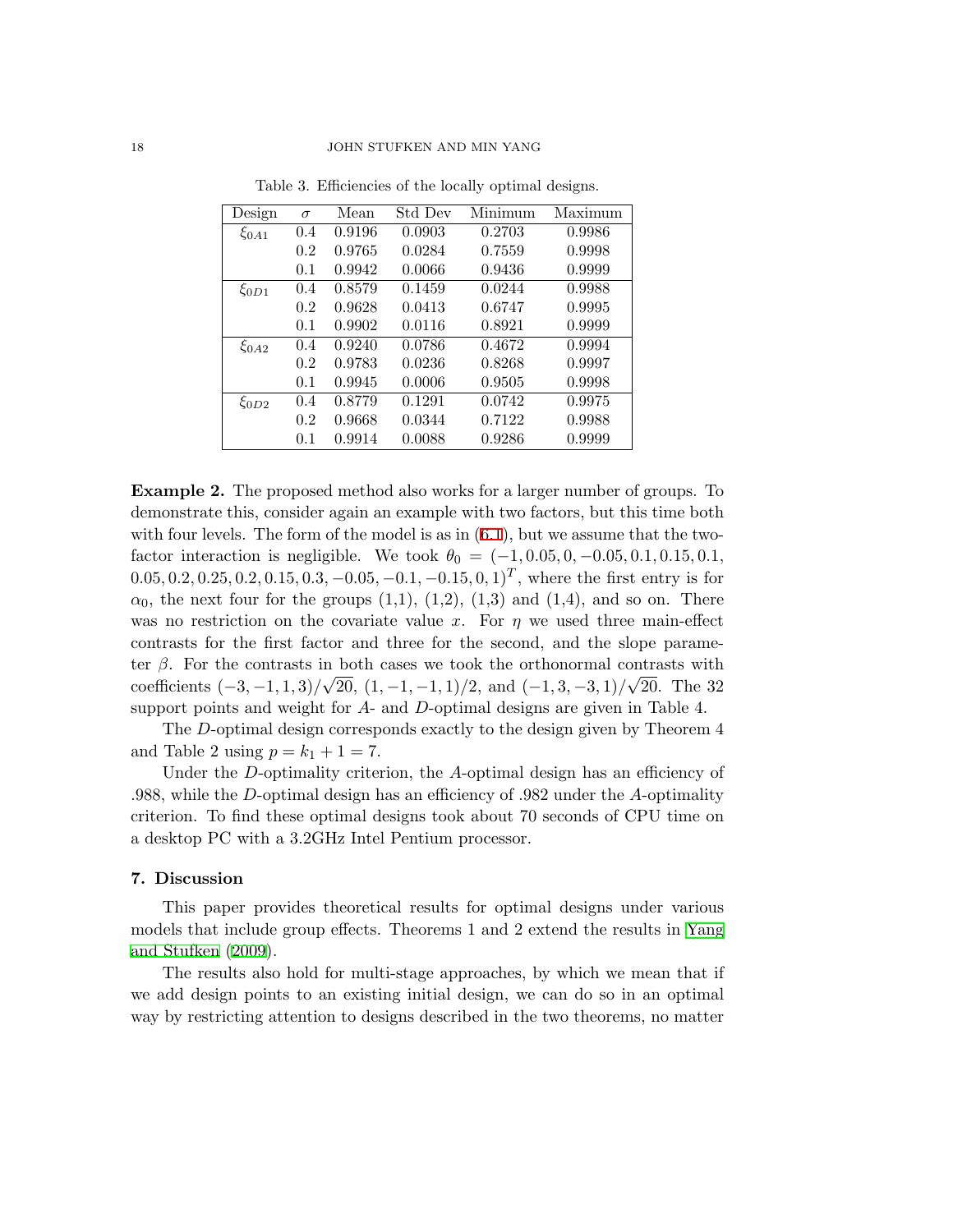| $A$ -optimal<br>Group                       | $D\text{-optimal}^*$ |
|---------------------------------------------|----------------------|
| (1.5843, 0.0184); (0.3157, 0.0442)<br>(1,1) | 1.7244; 0.1756       |
| (1.6343, 0.0191); (0.3657, 0.0434)<br>(1,2) | 1.7744; 0.2256       |
| (1.6843, 0.0363); (0.4157, 0.0262)<br>(1,3) | 1.8244; 0.2756       |
| (1.5343, 0.0453); (0.2657, 0.0173)<br>(1,4) | 1.6744; 0.1256       |
| (1.4843, 0.0529); (0.2157, 0.0097)<br>(2,1) | 1.6244: 0.0756       |
| (1.5343, 0.0263); (0.2657, 0.0363)<br>(2,2) | 1.6744: 0.1256       |
| (1.5843, 0.0222); (0.3157, 0.0405)<br>(2,3) | 1.7244; 0.1756       |
| (1.4343, 0.0298); (0.1657, 0.0327)<br>(2,4) | 1.5744; 0.0256       |
| (1.3843, 0.0417); (0.1157, 0.0207)<br>(3,1) | 1.5244; -0.0244      |
| (1.4343, 0.0472); (0.1657, 0.0153)<br>(3,2) | 1.5744; 0.0256       |
| (1.4843, 0.0281); (0.2157, 0.0345)<br>(3,3) | 1.6244; 0.0756       |
| (1.3343, 0.0259); (0.0657, 0.0363)<br>(3,4) | 1.4744; $-0.0744$    |
| (1.6843, 0.0150); (0.4157, 0.0475)<br>(4,1) | 1.8244; 0.2756       |
| (1.7343, 0.0294); (0.4657, 0.0329)<br>(4,2) | 1.8744; 0.3256       |
| (1.7843, 0.0294); (0.5157, 0.0328)<br>(4,3) | 1.9244; 0.3756       |
| (1.6343, 0.0329); (0.3657, 0.0297)<br>(4,4) | 1.7744; 0.2256       |

Table 4. Support points and weights for locally optimal designs.

*<sup>∗</sup>* For the *D*-optimal design, all support points have weight 1/32.

what the initial design is. The reason that this holds is the one in [Yang and](#page-21-2) [Stufken](#page-21-2) [\(2009\)](#page-21-2) This is important, because in a multi-stage approach the first stage may give us information about the unknown parameters that can then be used in the local optimality approach for adding additional design points at the second stage.

Whether in a multi-stage or single-stage approach, the designs that are obtained are often large if there are many groups; with *k* groups, as many as 2*k* support points. This may be unavoidable, especially in a single-stage approach. For example, for Model ([2.3\)](#page-2-1) there are potentially 2*k* independent estimable functions, so that  $2k$  is the minimum number of support points needed to enable unbiased estimation of all of these functions. For the single-slope models or for models with additional assumptions (for example, a main-effects model or a model with main-effects and two-factor interactions) we may hope to get by with fewer support points.

For the special case of Model [\(2.2](#page-2-0)) and *D*-optimality, we used Theorems 1 and 2 to derive explicit solutions for optimal designs in Section 4. For other cases, while Theorems 1 and 2 make finding optimal designs much easier, this can be a formidable problem for larger *k*. While there is no theoretical guarantee that our algorithm works, empirical evidence for it is very good. Moreover, as described in Section 6, the General Equivalence Theorem allows one to check whether a design found by the algorithm is optimal. Generally, optimal designs of the forms described in Theorems 1 and 2 are not unique. Depending on the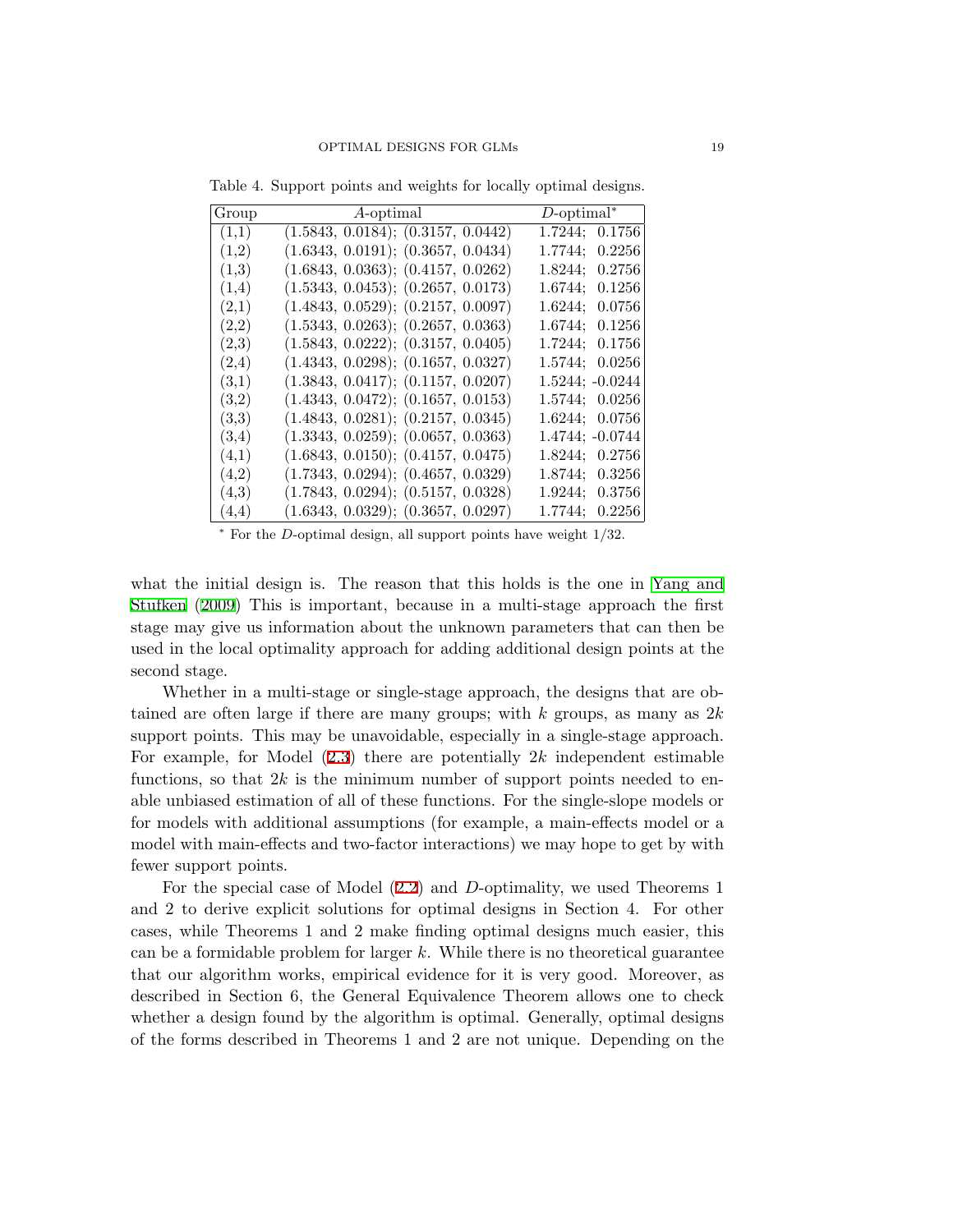model and on the vector  $\eta$  of interest, our algorithm may find optimal designs that are supported on less than 2*k* points, but in general does not find designs with the smallest possible support size. While the algorithm can handle fairly large cases, there is a need for an algorithms that handles even larger cases.

Another feature that we observed is that, in terms of the  $c_{ij}$ 's, the design points for an optimal design are often (but not always) the same in each of the groups. It is an interesting open question to identify conditions that allow an optimal design of the forms described in Theorems 1 and 2 but with the same  $c_{ij}$ 's in each of the groups.

#### **Acknowledgement**

Research was partially supported by NSF grants DMS-0706917 and DMS-1007507 (for JS); and by NSF grants DMS-0707013 and DMS-0748409 (for MY).

#### **Appendix**

**Proposition A.1.** Let  $A_i$ ,  $i = 1, \ldots, n$ , be  $p \times q$  matrices. The  $n \times n$  matrix  $M$ , with element  $M[i, j] = Tr(A_i A_j^T)$  in position  $(i, j)$ , is nonnegative definite.

**Proof.** Consider the matrix  $A = (A_1^T, A_2^T, \dots, A_n^T)^T$ . It is clear that the  $np \times np$ matrix  $AA<sup>T</sup>$  is nonnegative definite.  $AA<sup>T</sup>$  can be written as

$$
AA^{T} = \begin{pmatrix} A_{1}A_{1}^{T} & A_{1}A_{2}^{T} & \dots & A_{1}A_{n}^{T} \\ A_{2}A_{1}^{T} & A_{2}A_{2}^{T} & \dots & A_{2}A_{n}^{T} \\ \vdots & \vdots & \ddots & \vdots \\ A_{n}A_{1}^{T} & A_{n}A_{2}^{T} & \dots & A_{n}A_{n}^{T} \end{pmatrix}.
$$
 (A.1)

Let  $J_i$ ,  $i = 1, \ldots, p$ , be a  $1 \times p$  vector with the the *i*<sup>th</sup> element 1 and all others 0. Define the  $n \times np$  matrix  $B_i$  as

$$
B_{i} = \begin{pmatrix} J_{i} & 0_{1 \times p} & \dots & 0_{1 \times p} \\ 0_{1 \times p} & J_{i} & \dots & 0_{1 \times p} \\ \vdots & \vdots & \ddots & \vdots \\ 0_{1 \times p} & 0_{1 \times p} & \dots & J_{i} \end{pmatrix} .
$$
 (A.2)

It is obvious that the  $n \times n$  matrix  $B_i A A^T B_i^T$  is nonnegative definite. Its  $(k, l)$ th element is given by  $J_i A_k A_l^T J_i^T$ , which is the *i*th diagonal element of  $A_k A_l^T$ . Thus, we have

$$
M = \sum_{i=1}^{p} B_i A A^T B_i^T.
$$
\n(A.3)

By the fact that  $B_i A A^T B_i^T$ ,  $i = 1, \ldots, p$ , is nonnegative definite, the conclusion follows.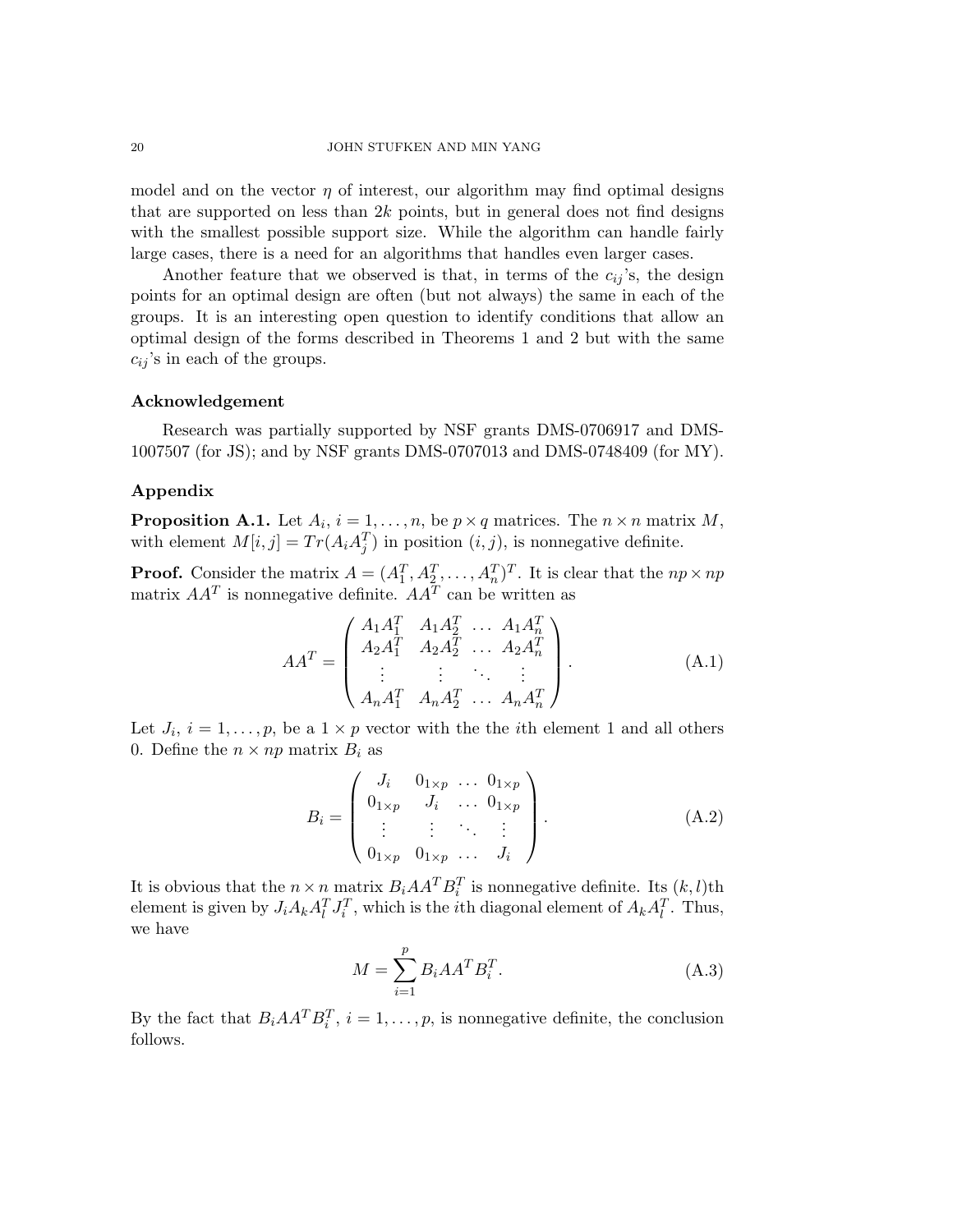**Proposition A.2.** For  $t \times t$  positive definite matrices  $Q_i$  and positive numbers  $\lambda_i$ ,  $i = 1, \ldots, n$ , with  $\sum_{i=1}^n \lambda_i = 1$ , we have

<span id="page-20-4"></span>
$$
\log Det\left(\sum_{i=1}^{n} \lambda_i Q_i\right) \ge \sum_{i=1}^{n} \lambda_i \log Det(Q_i). \tag{A.4}
$$

Equality holds only when all  $Q_i$ 's are the same.

**Proof.** It suffices to prove  $(A.4)$  for  $n = 2$ . Since  $Q_1$  is positive definite, it is enough to prove that, for  $0 < \lambda < 1$ ,

$$
\log Det \left( \lambda I + (1 - \lambda) Q_1^{-1/2} Q_2 Q_1^{-1/2} \right) \n\ge \lambda \log Det(I) + (1 - \lambda) \log Det(Q_1^{-1/2} Q_2 Q_1^{-1/2}).
$$
\n(A.5)

Since  $Q_1^{-1/2}Q_2Q_1^{-1/2}$  is a positive definite matrix, there exists an orthonormal matrix *P*, such that

<span id="page-20-5"></span>
$$
PQ_1^{-1/2}Q_2Q_1^{-1/2}P^T = diag(\mu_1, ..., \mu_t), \qquad (A.6)
$$

where  $\mu_i > 0, i = 1, \ldots, t$  are the eigenvalues of  $Q_1^{-1/2} Q_2 Q_1^{-1/2}$ . By [\(A.6\)](#page-20-5), a basic property of orthonormal matrices, and the fact that  $-\log(x)$  is strictly convex, we have

<span id="page-20-6"></span>
$$
\log Det \left( \lambda I + (1 - \lambda) Q_1^{-1/2} Q_2 Q_1^{-1/2} \right)
$$
  
= 
$$
\sum_{i=1}^t \log (\lambda + (1 - \lambda)\mu_i)
$$
  

$$
\ge (1 - \lambda) \sum_{i=1}^t \log \mu_i = (1 - \lambda) \log Det(Q_1^{-1/2} Q_2 Q_1^{-1/2}).
$$
 (A.7)

Moreover, equality in  $(A.7)$  $(A.7)$  $(A.7)$  holds only when  $\mu_i = 1, i = 1, \ldots, t$ , which implies that  $Q_1 = Q_2$  by ([A.6\)](#page-20-5). This completes the proof.

# **References**

<span id="page-20-2"></span>Agresti, A. (2002). *Categorical Data Analysis*. 2nd edition. Wiley, New York.

- <span id="page-20-0"></span>Biedermann, S., Dette, H. and Zhu, W. (2006). Geometric construction of optimal designs for dose-reponse models with two parameters. *J. Amer. Statist. Assoc.* **101**, 747-759.
- <span id="page-20-1"></span>Cook, R. D. and Thibodeau, L. A. (1980). Marginally restricted D-optimal designs. *J. Amer. Statist. Assoc.* **75**, 366-371.
- <span id="page-20-3"></span>Dette, H. (1997). Designing experiments with respect to 'Standardized' optimality criteria. *J. Roy. Statist. Soc. Ser. B*, **59**, 97-110.